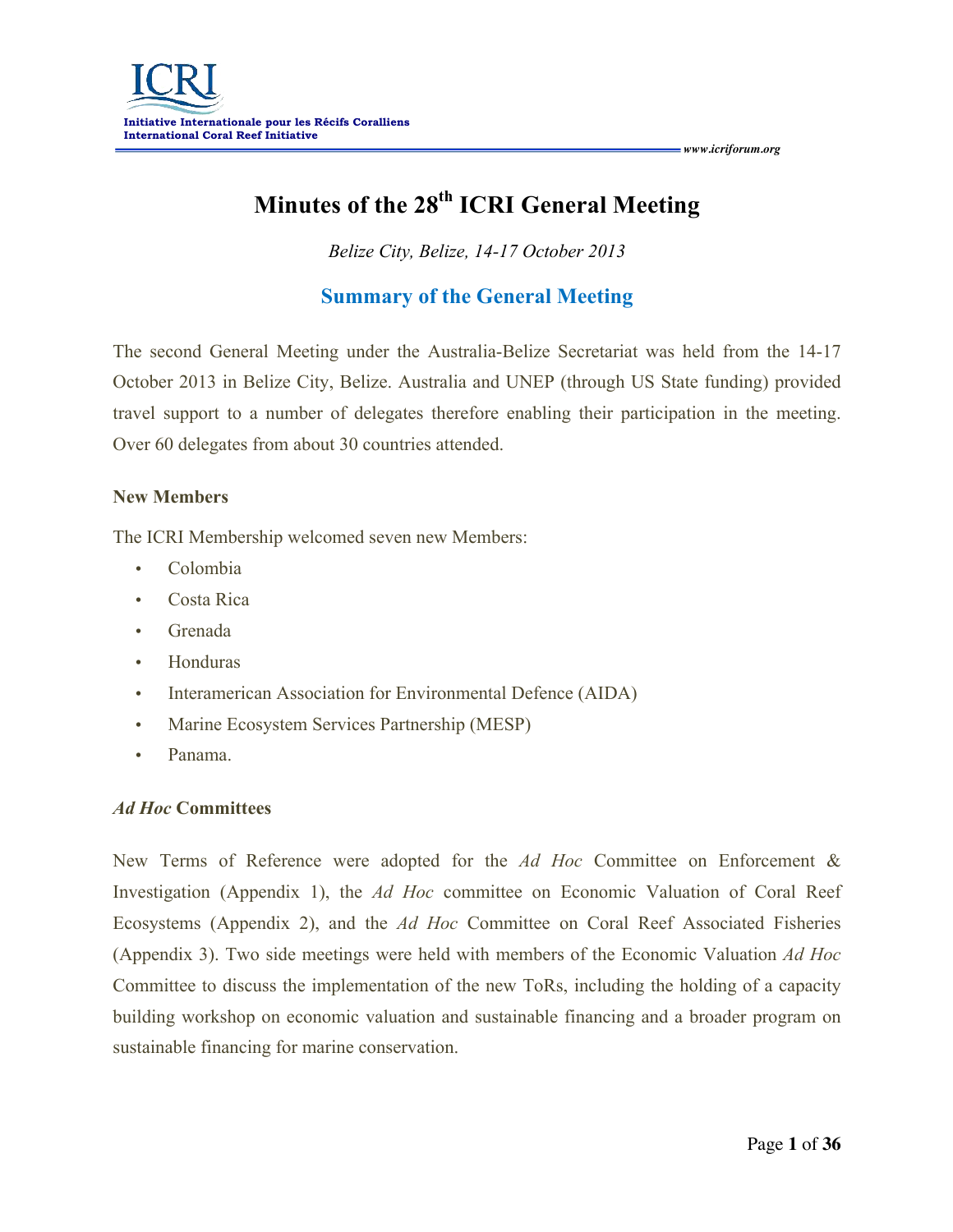The *Ad Hoc* Committee on the lionfish invasion in the Caribbean (or Regional Lionfish Committee, RLC) continues to exist under the same terms of reference for now; however the question of embedding lionfish management efforts in existing institutions within the Caribbean still remains. The RLC launched its flagship publication, the *Regional Strategy for the Control of Invasive Lionfish in the Wider Caribbean*. Next steps for the RLC include helping sub-regions, countries and territories elaborate frameworks for implementation of the regional strategy.

## **Resolutions & Recommendation**

One recommendation was adopted:

• *Recommendation on addressing the decline in coral reef health throughout the wider Caribbean: the taking of parrotfish and similar herbivores* (Appendix 4)*.* 

This recommendation, developed based on the latest GCRMN report *Status and Trends of Caribbean Coral Reefs: 1970-2012* urges Nations and multilateral institutions of the wider Caribbean to take action to protect parrotfish (and similar herbivores) to improve coral reef resilience and to restore ecosystem balance.

Three resolutions were adopted:

• *Resolution on using co-management approaches for marine protected areas and other mechanisms for managing coral reefs and associated ecosystems* (Appendix 5)

This resolution calls on ICRI members to adopt and implement sound co-management arrangements for the protection of their coral reefs.

- *Resolution on the Continuing Call to Action and Framework for Action* (Appendix 6)
- *Resolution on the revised Organisation and Management Procedures* (Appendix 7)

These two resolutions update the three foundational documents of ICRI.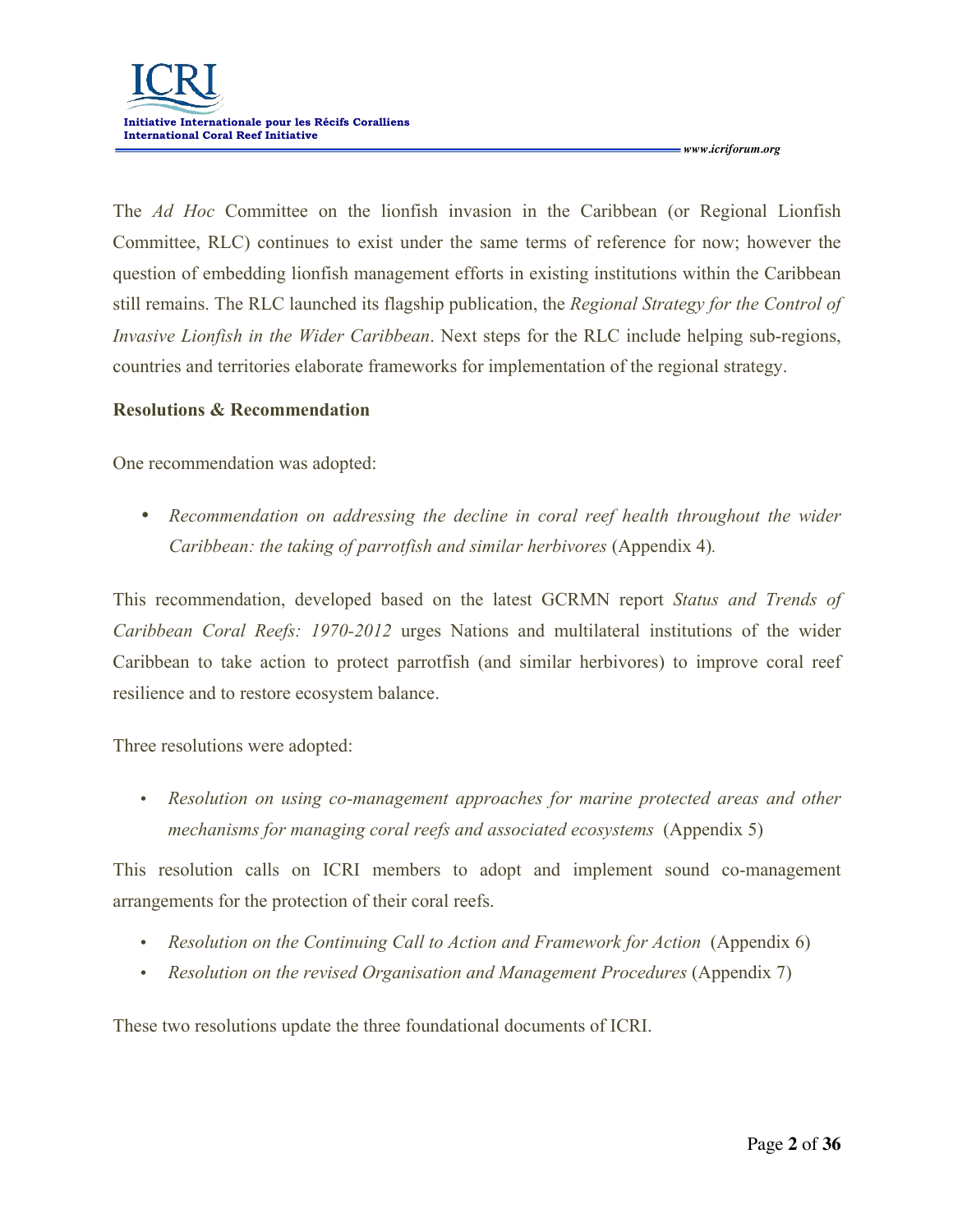## **Community-based management workshop day**

Congruent with on the hosting themes of the joint Australia-Belize Secretariat, a full day of the 28<sup>th</sup> General Meeting was devoted to the theme of community-based management for coral reef and related ecosystems. The workshop day was divided into two sub-themes: coral reef monitoring (including community-based monitoring); and co-management.

The morning session on coral reef monitoring presented the result of the Global Coral Reef Monitoring Network's (GCRMN) latest report entitled: *Status and Trends of Caribbean Coral Reefs: 1970-2012* (the Caribbean report), a major synthesis and analysis of over forty years of data on coral reef condition in the wider Caribbean. Several monitoring programs in the Caribbean were presented (e.g. Ecomar, Healthy Reefs Initiative, the Atlantic and Gulf Rapid Reef Assessment Program (AGRRA), the Caribbean Coastal Marine Productivity program (CARICOMP), the CATLIN Seaview Survey), fostering discussions on options, possibilities and ways forward for a sound GCRMN monitoring network in the Caribbean and other regions of the world – including key indicators, reporting formats, data storage and analysis. Panel discussions commenced at the end of the morning session were continued in a parallel session in the afternoon, focusing specifically on the GCRMN Caribbean Network.

The main findings of the GCRMN Caribbean report were translated into a recommendation on the taking of herbivores, particularly parrotfish (see above).

The afternoon session focused on coral reef co-management approaches, and participants had an opportunity to share experiences and draw out key principles behind sound co-management practices for coral reefs and associated ecosystems, which were then summarised in a resolution (see above resolution on co-management).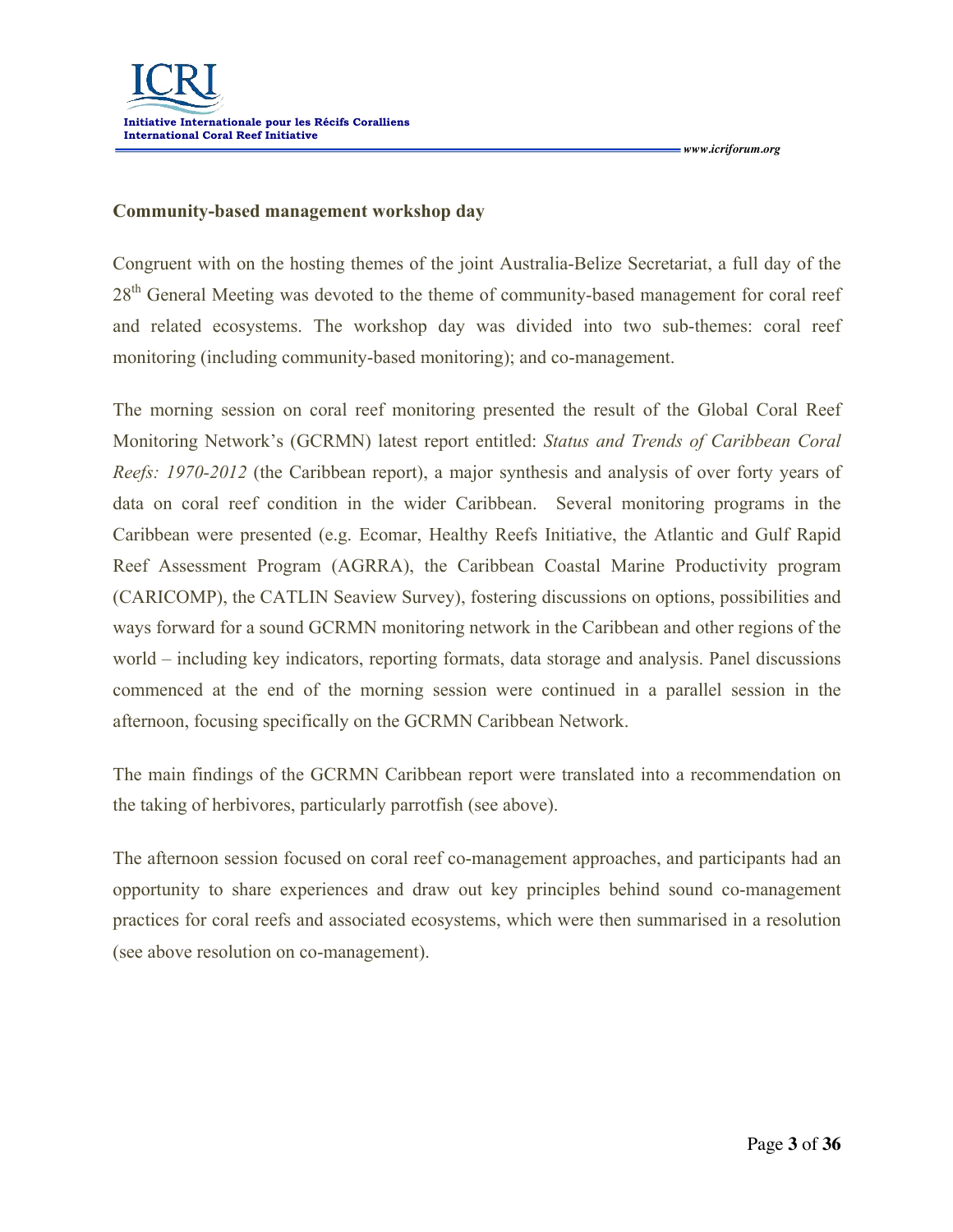## **Regional initiatives and Operational Networks**

#### *ICRI East Asia Initiatives*

The outcomes of the 9th ICRI East Asia Regional workshop, held on 9-12 September 2013 in Singapore, were presented. The workshop focused on management effectiveness.

## *UNEP's Coral Reef Partnership*

UNEP's Coral Reef Unit presented a refined concept of the 'Global Coral Coast Partnership', a support framework for national and regional actions to reduce pressures on coral reefs and related ecosystems mobilizing Regional Seas, UNEP and affiliated centres including UNEP-WCMC and UNEP GRID-Arendal, in collaboration with governments, technical organisations and the private sector. ICRI members were asked to consider collaborating with the Partnership, and to submit comments and suggestions. They approved the participation of the ICRI Secretariat in the partnership as an ex-officio member of its governing body.

## *Global Coral Reef Monitoring Network*

A side meeting was held to discuss governance issues for the Global Coral Reef Monitoring Network (GCRMN). The main outcomes of these discussions were reported on the first day of the ICRI General Meeting, and included:

- Current challenges encountered by the GCRMN, including funding, lack of coordinator and consequential lack of communication with regional networks;
- The need to secure funding to resolve these challenges, starting with the hiring of a new coordinator;
- The need to clarify the role and composition of the GCRMN governing bodies (e.g. the GCRMN Management Group). Terms of Reference for the Management Group were discussed, and will be circulated for further discussion before the end of the Australia-Belize Secretariat tenure.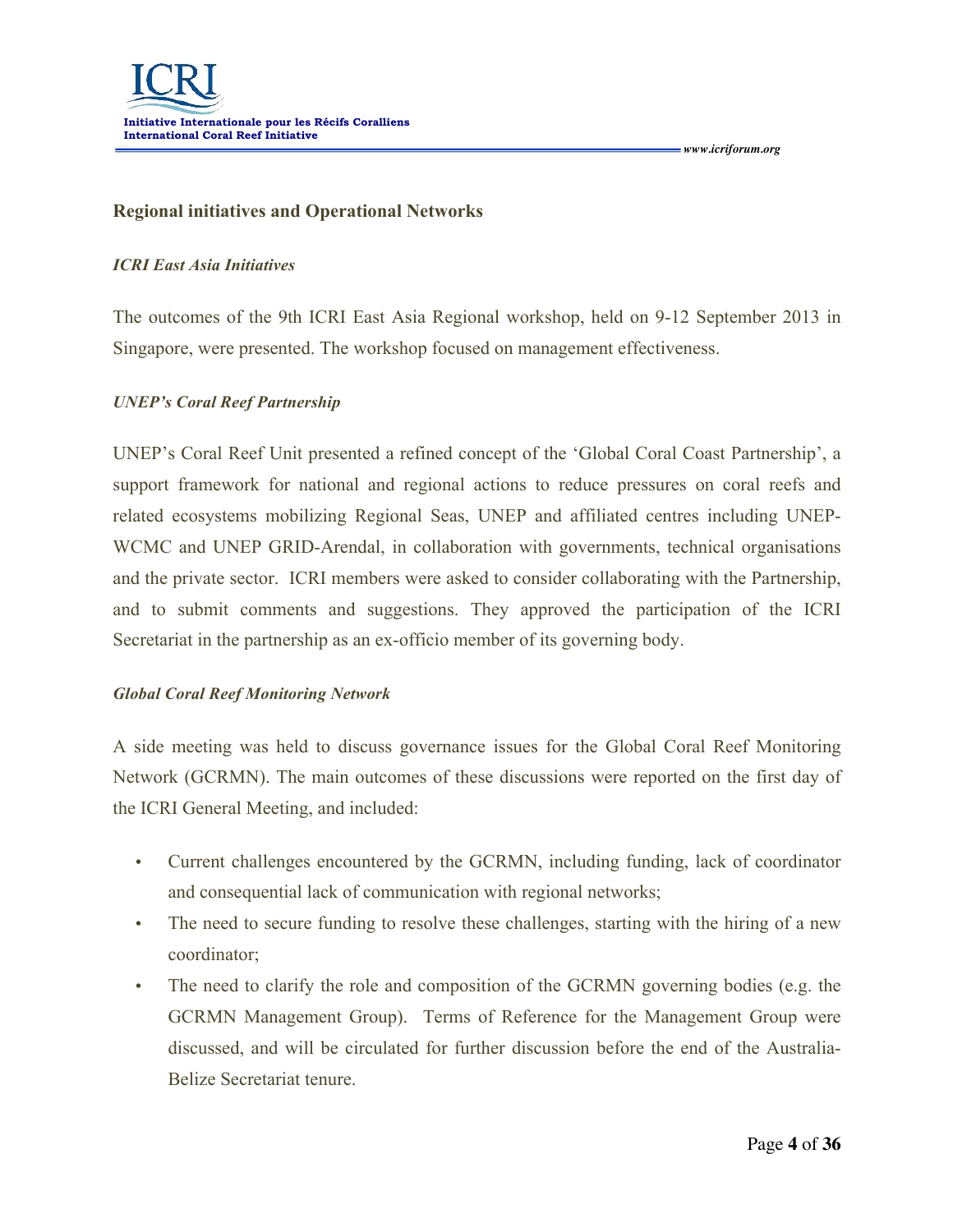Parallel discussions held on the revival of the GCRMN Caribbean Network led to the following conclusions:

- A 'GCRMN Caribbean Regional Committee' will be established to facilitate GCRMN networking and activities in the region, including compilation of GCRMN reports. This committee will include a core group of individuals involved in monitoring (<10). The committee will be co-chaired by the GCRMN coordinator and a rotating regional member.
- The membership of this Committee should be identified with the help of local key players including ICRI members, regional organisations and the ICRI Secretariat. The committee should encompass members from different parts/subregions of the Wider Caribbean.
- The role of the members of this Committee will be to support gathering information, and in turn, providing feedback and support to data providers including on protocol and management.
- The Committee will maintain regular contact by electronic means and would meet on a regular basis to assemble data/information and discuss challenges and way forward. The Netherlands offered to host and support a first meeting of this Committee.

It was agreed that although this model would work for the Caribbean region, it would not necessarily be applicable to other regions. Individuals and institutions participating in GCRMN activities in other regions will be approached on this matter to provide comment/suggestions.

# **Next ICRI hosts**

A handover ceremony was held to reflect the passing of the ICRI Secretariat from Australia and Belize to Japan and Thailand (incoming Secretariat). The tenure of the incoming Secretariat will start on 1 April 2014; the two co-hosts will hold secretariat duties for two years.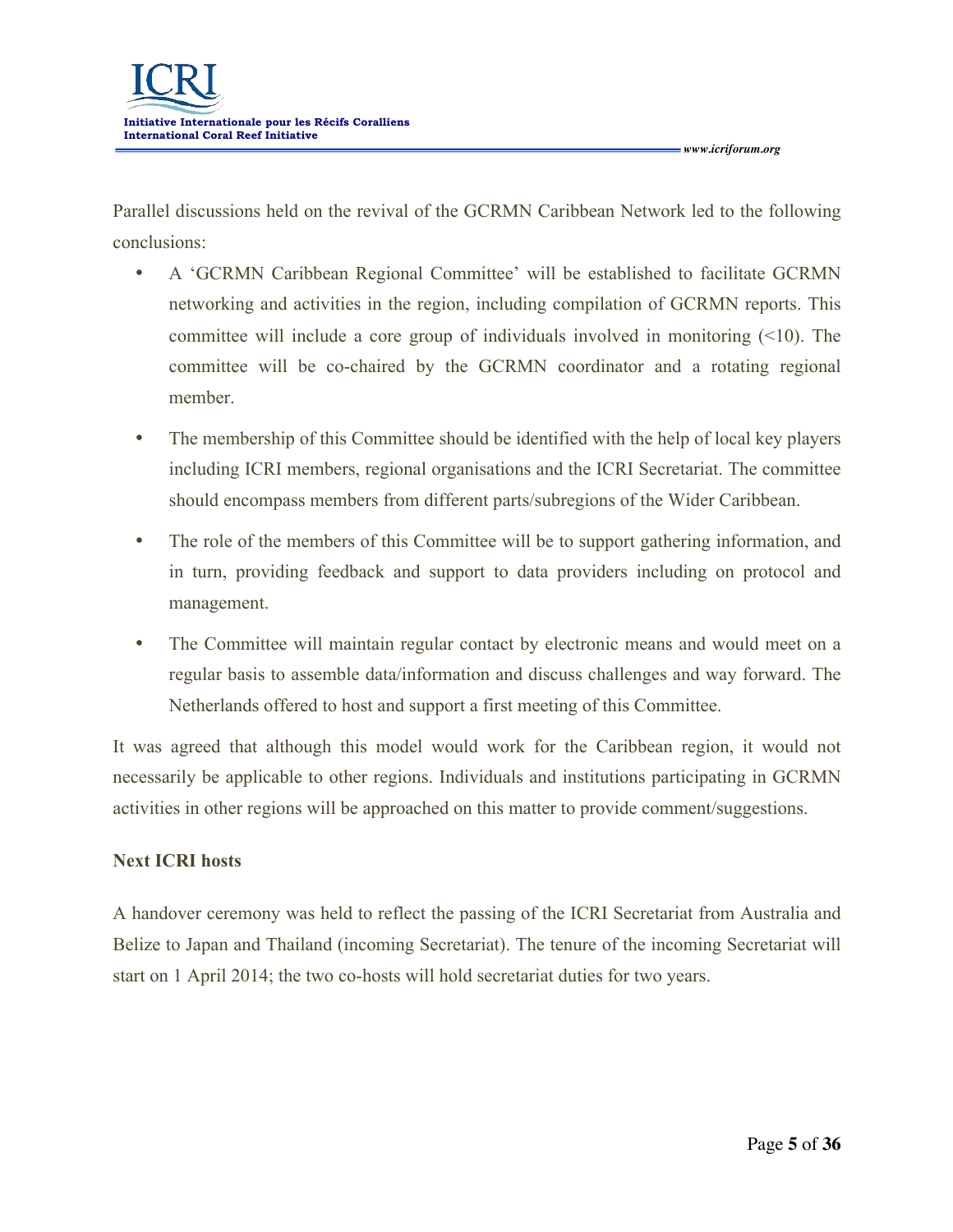# **Minutes of the General Meeting**

#### **SECTION 1: Opening & membership**

#### **Official opening**

The meeting was opened by Minister Lisel Alamilla, (Belize Minister of Forestry, Fisheries & Sustainable Development) and George Myvett, Senior Fisheries Officer, Belize.

Dr. Russell Reichelt, Chairman of the Great Barrier Reef Marine Park Authority (GBRMPA), Australia provided welcoming remarks.

#### **Presentation and Adoption of the Agenda**

The meeting was co-chaired by Australia and Belize.

The following ICRI members sent apologies to the ICRI Secretariat: Brazil, Convention of Biological Diversity Secretariat, CORDIO, Dominican Republic, Fondation pour la Biodiversité Marine – Haiti, Honduras, PERSGA, Seychelles, SACEP, Ramsar Convention Secretariat, Tanzania, United States of America, WWF International.

The overall agenda was presented and no comments were received.

#### **New members**

A presentation on ICRI's membership procedures was provided by the ICRI Secretariat. Seven new membership applications were considered:

- Colombia presented in person
- Costa Rica presented in person
- Grenada (presentation was provided during workshop day)
- Honduras
- Interamerican Association for Environmental Defence (AIDA) presented in person
- Marine Ecosystem Services Partnership (MESP) presented in person
- Panama presented in person

All seven were warmly welcomed by the ICRI membership as new ICRI members.

*Supporting Documents: Presentations from Colombia, Costa Rica, AIDA, MESP, Panama*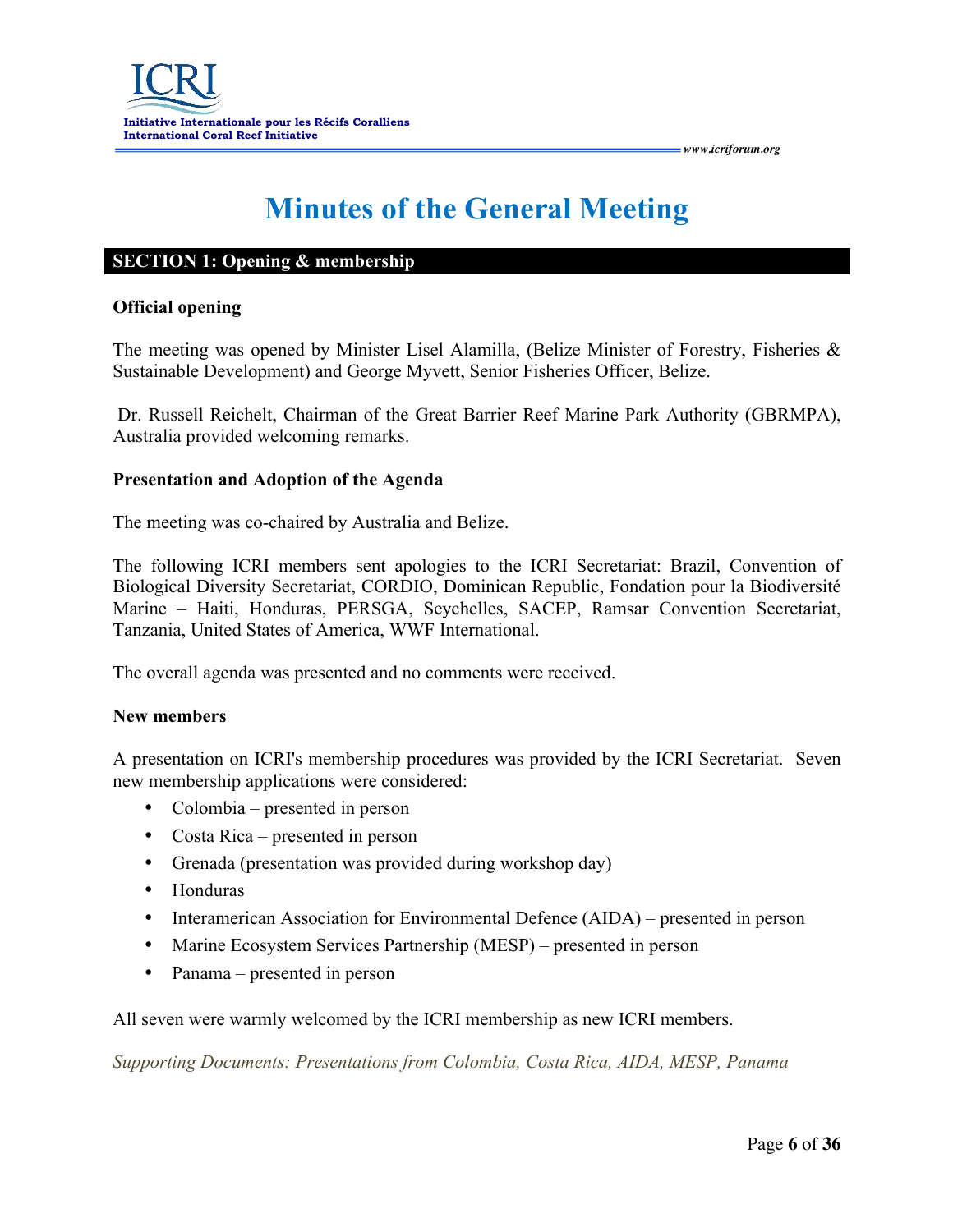# **SECTION 2: Reports from ICRI bodies**

#### **Members' reports**

The ICRI Secretariat gave a very brief introduction on the members' reports:

- Twenty one reports were received for this meeting from the following countries/organisations: Australia, Barbados, Blue Ventures, Brazil, Cayman Islands, Central Caribbean Marine Institute (CCMI), the Coral Reef Alliance (CORAL), FoProBiM (Haiti), ICRI East Asia, Jamaica, Japan, Maldives, Monaco, the Netherlands, Science and Conservation of Fish Aggregations (SCRFA), South Africa, Tanzania, the United Kingdom, UNEP, the USA, and the Wildlife Conservation Society (WCS).
- Participants were reminded of the necessity of providing reports as a Member's obligation (article 1.4 or the Organisation and Management Procedures).

Jamaica and the Principality of Monaco provided presentations on their activities.

*Supporting Documents*:

- o *Presentation: Jamaica's Members' Report*
- o *Meeting paper: Monaco's Member Report*

## *Ad Hoc* **Committees**

Existing *Ad Hoc* Committees (AHCs) reported on their work since the last ICRI General Meeting (July 2012).

• *Enforcement and Investigation (Coral Reef CSI)*

David Gulko, Chair of the Enforcement & Investigation Committee, presented in support of the Meeting paper submitted for this AHC. Gulko reminded of the history of the AHC (created in 2005) and its achievements to date, including the establishment of the Coral Reef CSI training program. He presented the new Terms of Reference for the AHC, which includes a vessel groundings investigation and compensation component. The need to ensure local regulations and legal frameworks were taken into account when trying to achieve compliance was underlined.

The new Terms of Reference for the Committee were adopted (Appendix 1), in accordance with the previous General Meeting's resolution on this matter.

#### *Supporting Document*:

o *Meeting paper: Proposed new Terms of Reference for ICRI's Ad Hoc Committee on Enforcement and Investigation – Revised Terms of Reference*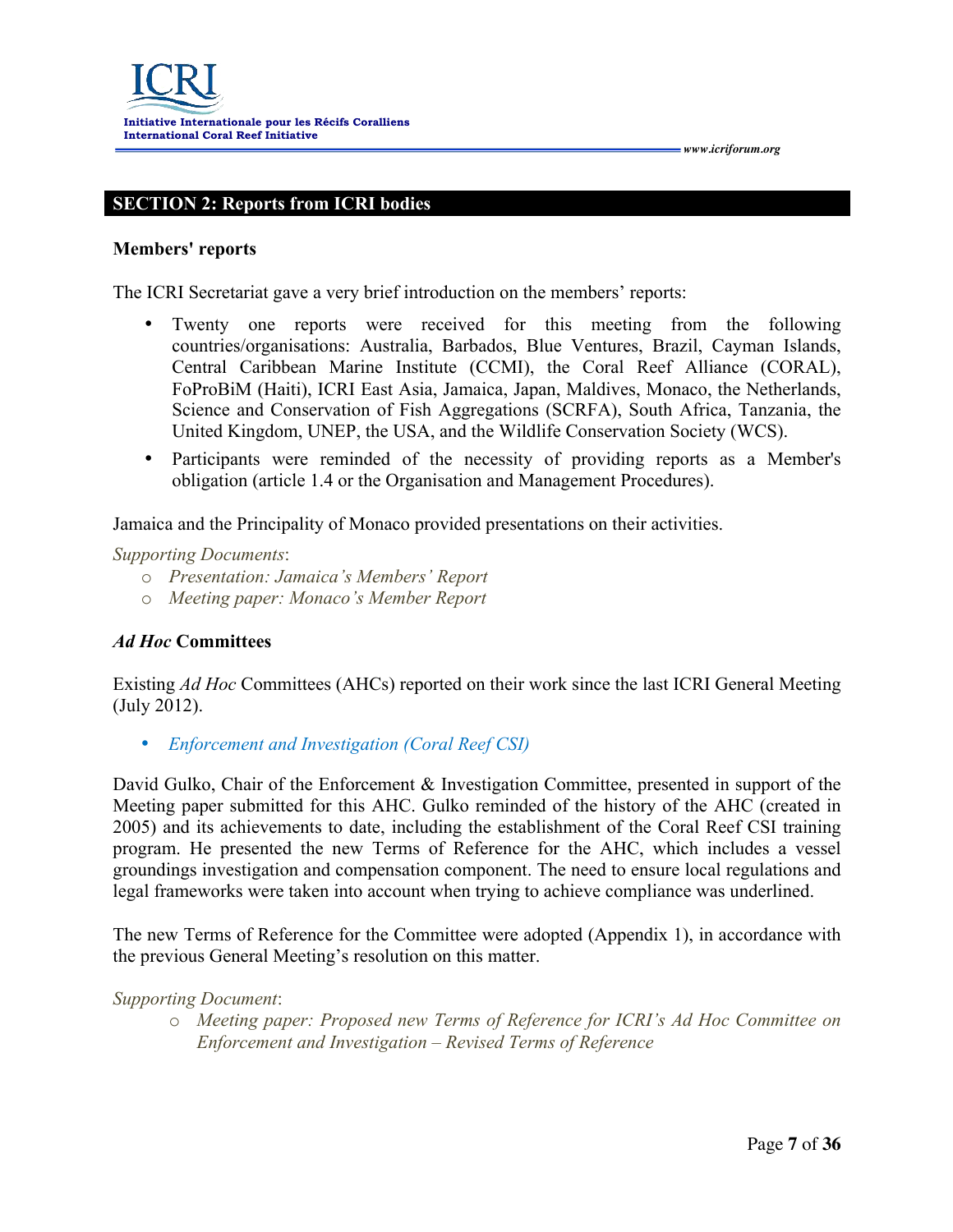**Initiative Internationale pour les Récifs Coralliens International Coral Reef Initiative**

## • *Economic Valuation*

Nicolas Pascal, as technical advisor for the Committee, presented the paper on this AHC. Pascal underlined the links between the objectives of the AHC and global targets such as Aichi targets 2, 10 and 20; presented the new Terms of Reference for the AHC with expected results; and reminded of the history and achievements of the AHC to date, as well as ongoing related projects on Economic Valuation of coral reefs. The new Terms of Reference for the Committee were adopted (Appendix 2), in line with the previous General Meeting's resolution on this matter.

 *www.icriforum.org* 

## *Supporting documents:*

- o *Meeting paper: Proposed new Terms of Reference for ICRI's Ad Hoc Committee on Economic Valuation*
- o *Presentation: Ad Hoc Committee on Economic Valuation*
- *Coral Reef Associated Fisheries*

Martin Russell, Chair of the Coral Reef Associated Fisheries AHC, reminded of the AHC's history since its creation in 2010, and put forward broad facts of fish aggregations. The new Terms of Reference for this Committee were adopted (Appendix 3).

## *Supporting documents:*

- o *Meeting paper: Proposed new Terms of Reference for ICRI's Ad Hoc Committee on Coral Reef Associated Fisheries*
- o *Presentation: ICRI Ad Hoc Committee on Coral Reef Associated Fisheries*
- *Caribbean Regional Response to Lionfish Invasion (Regional Lionfish Committee-RLC)*

Activities undertaken by the RLC since the last GM were reported on (July 2012 – October 2013). These have focused on the development, launch and publication in three languages of a *Regional Strategy for the Control of Invasive Lionfish in the Wider Caribbean,* including:

- The holding of a writing workshop, to create the first draft of the Regional Lionfish Strategy, hosted by UNEP-CEP through the Regional Activity Center for Specially Protected Areas and Wildlife, with support from UNEP;
- The refinement of the draft with input from partners;
- The translation of the Strategy in Spanish and French;
- The design of the Strategy
- The publication and printing of the Strategy in accordance with partner's requirements (e.g. eco-friendly printing);
- The launch (through media releases) of the Strategy and its distribution (ongoing).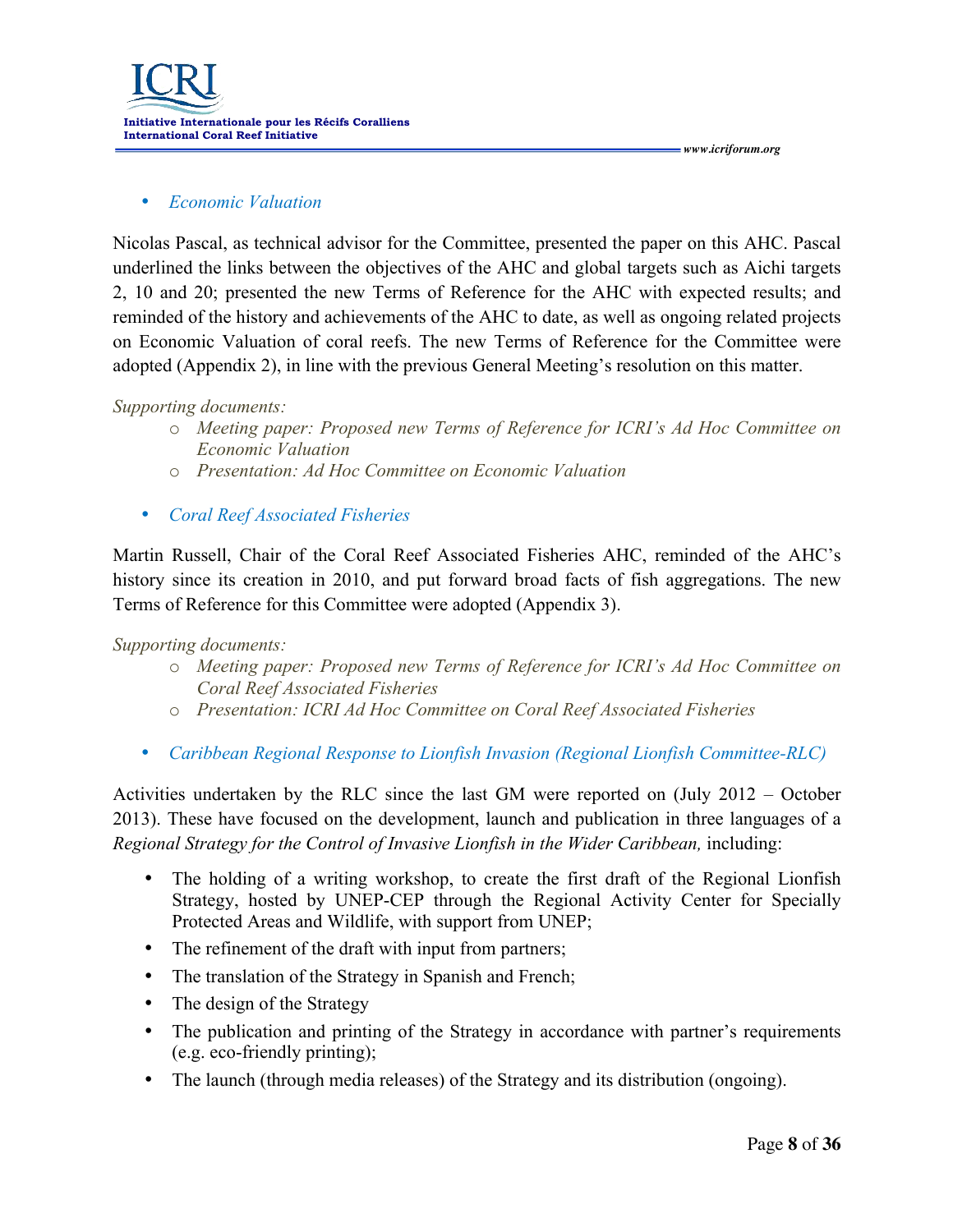

The Strategy has been well received so far, with offers from the CBD and FAO-WECAFC to present the strategy to their members for adoption or example of best practice.

Next steps include the launch of Lionfish web portal gathering information related to research, monitoring, control and management of invasive lionfish; and technical aid to support countries to develop national or local strategies.

The ICRI Secretariat and UNEP-CEP commended and congratulated the RLC for its work, focus and effort which augurs well for sustainable management in the Caribbean. UNEP-CEP pointed out that the Cartagena Protocol could provide a suitable framework to support the outreach and implementation of the strategy.

At this stage, the RLC will continue to exist under the same terms of reference, although the need to embed it into existing institution(s) was acknowledged; as was the idea of broadening its focus to all Marine Invasive Species. Belize pointed out that a Caribbean invasive species working group already existed (chaired by CABI with involvement of the University of Florida); a lot of work has also been conducted in the Pacific, and efforts could be merged should the RLC broaden its focus to other marine invasive species and to other regions.

# **The RLC will remain an ICRI AHC with the same Terms of Reference, until at least the next General Meeting, where its status will be reconsidered.**

## *Supporting document:*

o *Presentation: Regional Strategy for the Control of Invasive Lionfish in the Wider Caribbean*

## **Reports from regional initiatives**

• *ICRI East Asia Activities*

Japan (Naoki Amako) reported on the outcomes of the  $9<sup>th</sup> ICRI$  East Asia Regional workshop, held in Singapore on 9-12 September 2013. The workshop sought to build capacity on MPA management effectiveness, one of the items of the *ICRI East Asia Regional Strategy on MPA Networks 2010* as well as international targets and objectives such as Aichi Target 11, the CBD Programme of Work on Protected Areas, and ICRI's Framework for Action.

Representatives from 8 countries and a number of international NGOs attended the workshop, facilitated by 4 international experts in MPA Management Effectiveness. Participants shared approaches and challenges, examined several possible systems to implement Management Effectiveness, identified common elements, and developed action plans for catalysing development and/or effective use of Management Effectiveness assessments for their MPAs. Terms of Reference were also developed for the next workshop, to be held in 2014.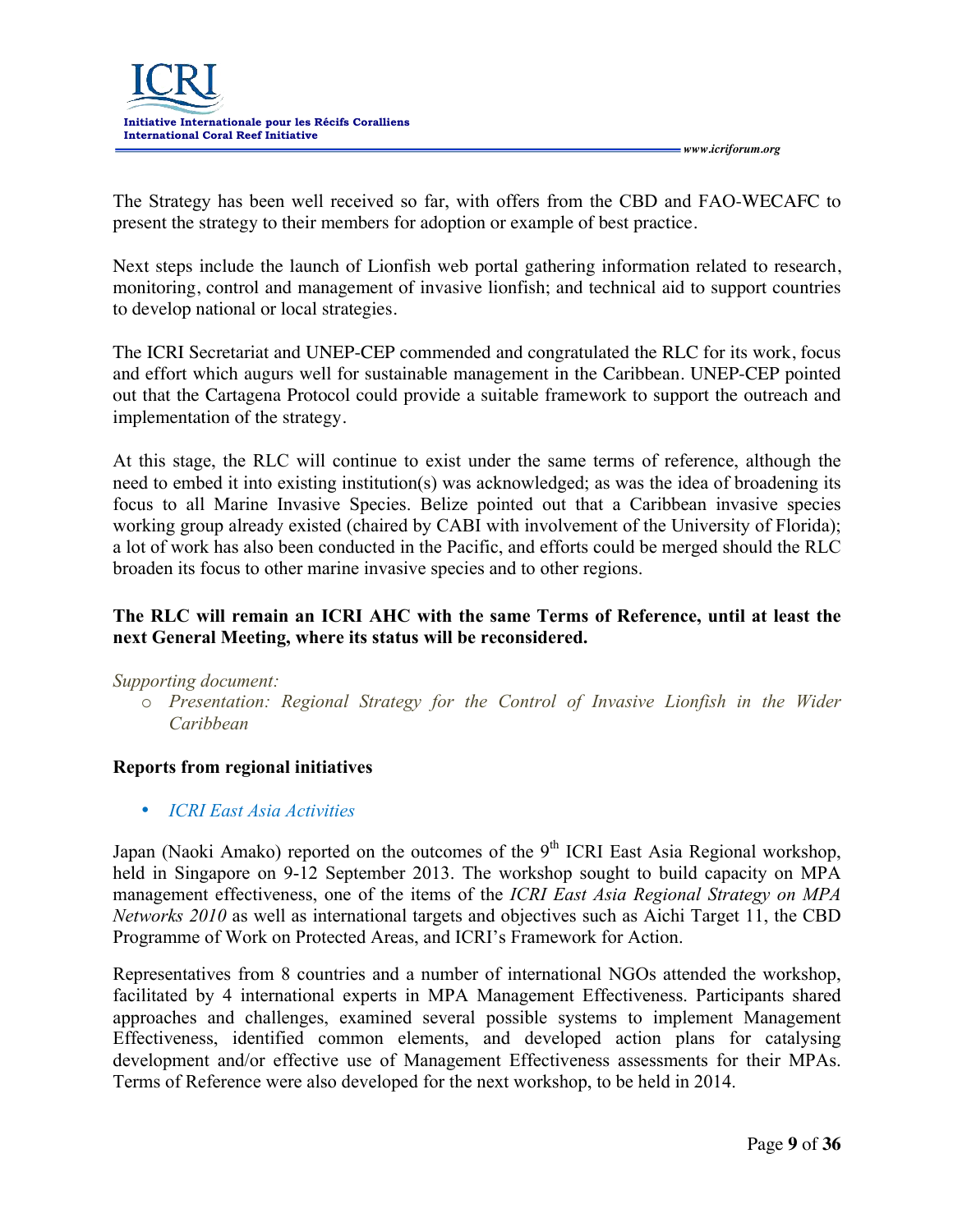#### *Supporting Documents*:

o *Meeting paper: Report of the 9th ICRI East Asia Regional Workshop*

 *www.icriforum.org* 

- o *Presentation: Report of the 9th ICRI East Asia Regional Workshop*
- *UNEP's Coral Reef Partnership*

UNEP (Jerker Tamelander) presented a refined concept of its Coral Reef Partnership, developed through a workshop in association with the 2<sup>nd</sup> Conference on Land-Ocean Connections held in Montego Bay, Jamaica, 2-4 October 2013. The Partnership seeks to act as a support framework for national and regional actions to reduce pressures on coral reefs and related ecosystems, focussing on three broad themes: (1) management for resilient coral reefs, (2) ecosystem services assessment and valuation, and (3) state of environment reporting and other assessments to support decision-making. The Partnership will form part of UNEP's Programme of Work 2014- 2017, with implementation commencing in January 2014. Formal launching of the partnership is tentatively planned for the Global Meeting of the Regional Seas in 2014. UNEP encouraged ICRI members to consider collaborating with the Partnership and to submit comments and suggestions on ways forward. The participation of the ICRI Secretariat as an ex-officio member of the partnership governing body was sought; no objection was forthcoming.

IUCN asked for more insights on the novelty aspects of the Partnership and its 'selling points'. UNEP underlined that the principal novel focus of the partnership was the emphasis on adoption and application of best practice tools and information through regional intergovernmental mechanisms, based on technical collaboration at the global level and supported by national level pilot or demonstration projects and capacity building. The resilience theme will, for instance, focus on how resilience understanding can be practically applied in existing decision support frameworks, towards enhanced ecosystem-based management. The second theme will explore how to conduct policy-focused economic valuation of ecosystem services and support planning and investment decisions in public as well as private sectors; the third theme intends to crosspollinate the work of GCRMN and Regional Seas by placing the findings of GCRMN reports and recommendations arising from these in the intergovernmental policy-making for a of the Regional Seas.

*Supporting Documents*:

- o *Meeting paper: UNEP-Regional Seas Global Coral Reef Partnership*
- o *Presentation: Global Coral Coast Partnership: UNEP-Regional Seas*

## **SECTION 3: ICRI Governance**

• *Updating the ICRI Call to Action and Framework for Action* 

The ICRI Secretariat reminded of the history of the Call to Action and Framework for Action, the foundational documents of ICRI adopted in 1995. Under the previous Secretariat (France-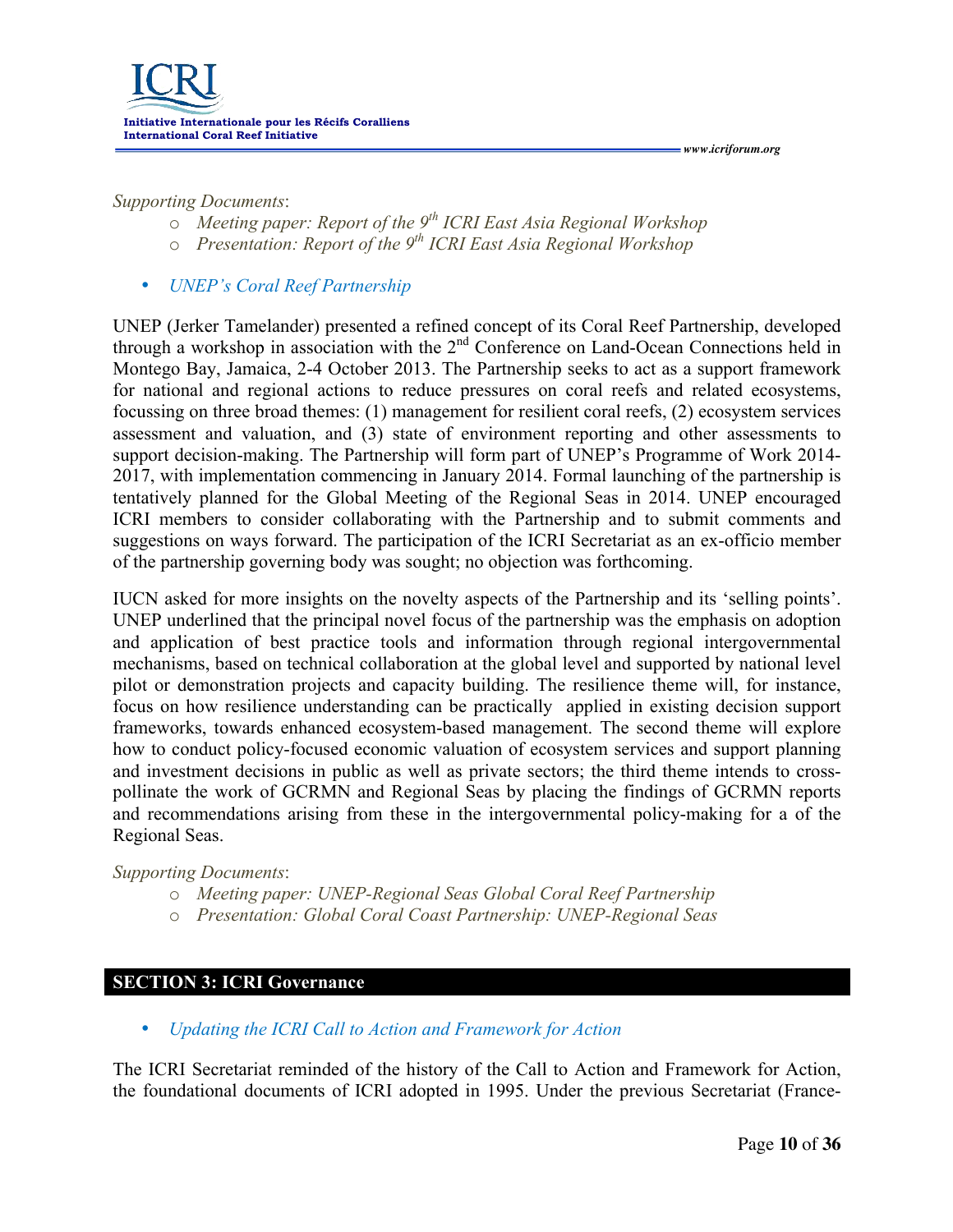

Samoa), the need to update these two documents to reflect how coral reef concerns and threats have changed in the past two decades was recognised. The Australia-Belize Secretariat vowed to continue the work started under the France-Samoa Secretariat, and sent out survey to gauge members' expectations for 'refreshed' documents. Survey results were taken into account to develop a 'zero draft' which was circulated for comment; following which a 'first draft' was circulated for a second round of comment. The second draft, including all comments received, was submitted as a motion to the 28<sup>th</sup> General Meeting. The main changes included in the Call to Action and Framework for Action were presented, including the 'Continuing Call to Action' itself, which reiterates the four ICRI cornerstones of integrated management, capacity building, science & monitoring, and review; the insertion of a vision statement, and the new format of the Framework for Action which includes a broad objective, a suggested implementation approach, a desired outcome, and some potential actions for each ICRI cornerstone.

Additional minor comments on the text of the Call to Action and Framework for Action were received, to be included in the final document for adoption.

#### *Supporting Documents*:

- o *Motion: Continuing Call to Action and Framework for Action 2013*
- o *Presentation: the Continuing Call to Action and Framework for Action 2013*
- *Updating the ICRI Organisation & Management Procedures*

The Australia-Belize Secretariat also undertook to update ICRI's organisation and management procedures, initially adopted at ICRI's 13<sup>th</sup> General Meeting in 2002 to "*maximise the efficiency and effectiveness of ICRI"*. The procedures were revised a number of times since then; but a questionnaire developed by the previous secretariat identified some additional updating needs.

Accordingly, procedures were reviewed and updated in 2013 to enhance readability, tighten up formatting/language and reflect current practices. A draft was circulated to members for comments in July-August 2013. Comments received were included in the motion circulated at ICRI's 28<sup>th</sup> General Meeting.

Main changes include:

- Inclusion of private entities as eligible ICRI members
- Documentation of membership application and suspension processes
- Clarification of members' obligations
- Specification of objectives and governance arrangements for *Ad Hoc* Committees and Operational Networks
- Streamlining of ICRI documents nomenclature, consistently with practices and website
- Clarification of motion submission procedures
- Update on wording for Secretariat hosting period.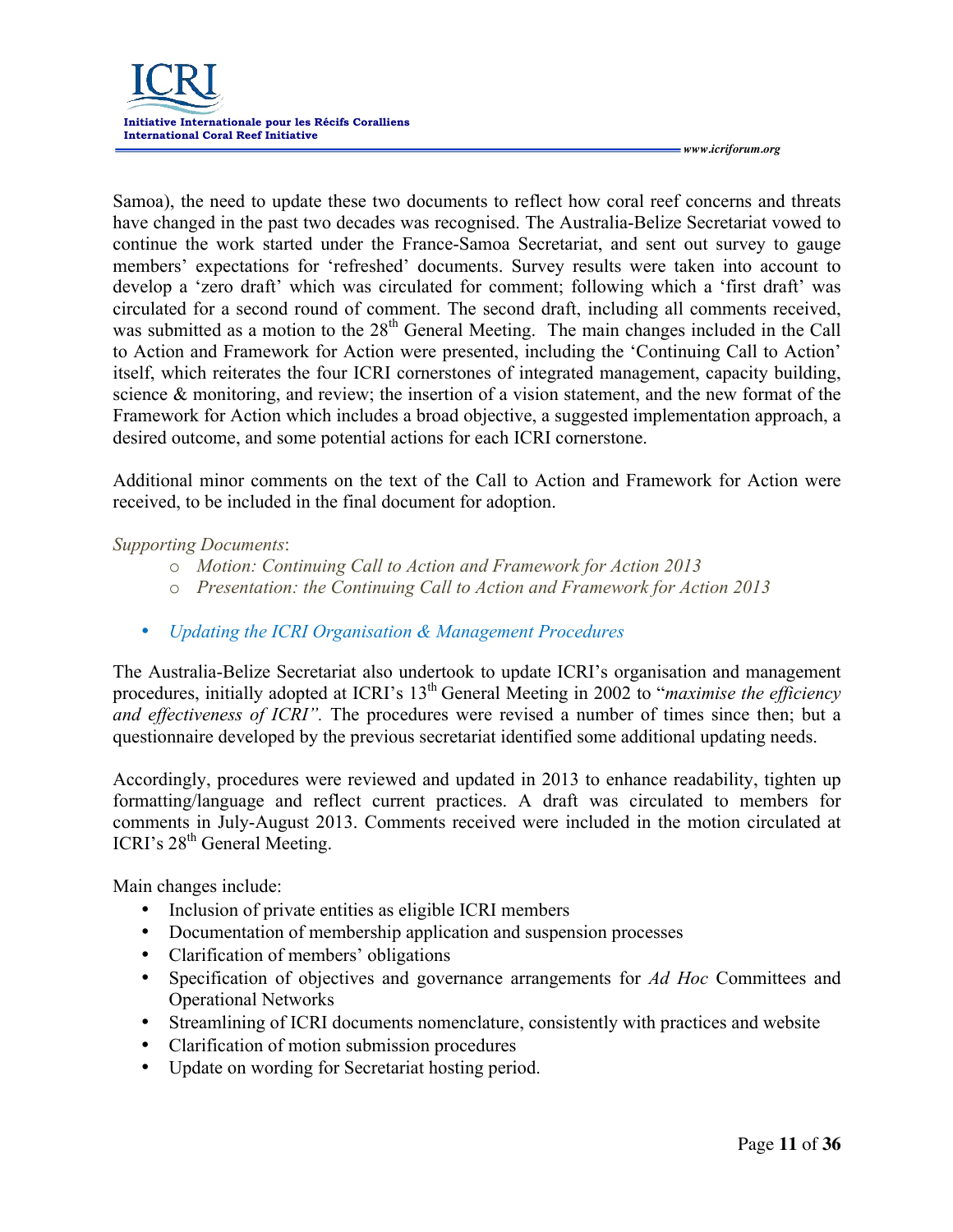Additional minor comments on the text of the Organisation and Management Procedures were received, to be included in the final document for adoption.

*Supporting Documents*:

- o *Motion: Revised Organisation and Management Procedures 2013*
- o *Presentation: Organisation and Management Procedures for the International Coral Reef Initiative*
- *GCRMN governance arrangements*

IUCN (Carl Gustaf Lundin) provided a summary overview of discussions held during a side meeting held on the previous evening on GCRMN governance arrangements. The meeting discussed:

- current challenges encountered by the GCRMN, including funding, lack of coordinator and consequential lack of communication with regional networks;
- the need to secure funding to resolve these challenges, possibly through the identification of a key donor for each region and starting with the hiring of a new coordinator;
- the need to clarify the role and composition of the GCRMN governing bodies e.g. the GCRMN Management Group. All agreed that a Management Group was needed for legitimacy, but that its composition should be tightened and linked to financial or in-kind interests. Terms of Reference for the Management Group will be circulated for further discussion before the end of the Australia-Belize Secretariat tenure.

This overview generated discussions around the room on the need to reengage volunteer node members; to analyse options to support them (for examples via regional groupings such as UNEP-CEP); and to think of their primary objectives (e.g. community of practice and communications vs data collection and reports).

*Supporting Document*: o *Presentation: GCRMN update*

# **Community-based management workshops**

Congruent with one of the hosting themes of the joint Australia-Belize Secretariat, a full day of the 28<sup>th</sup> General Meeting was devoted to the theme of community-based management for coral reef and related ecosystems. The workshop day was divided into two sub-themes: coral reef monitoring (including community-based monitoring); and co-management

# **SECTION 4: Monitoring**

Prof. Jeremy Jackson chaired the morning session on coral reef monitoring, the objectives and outline of which were presented by the ICRI Secretariat.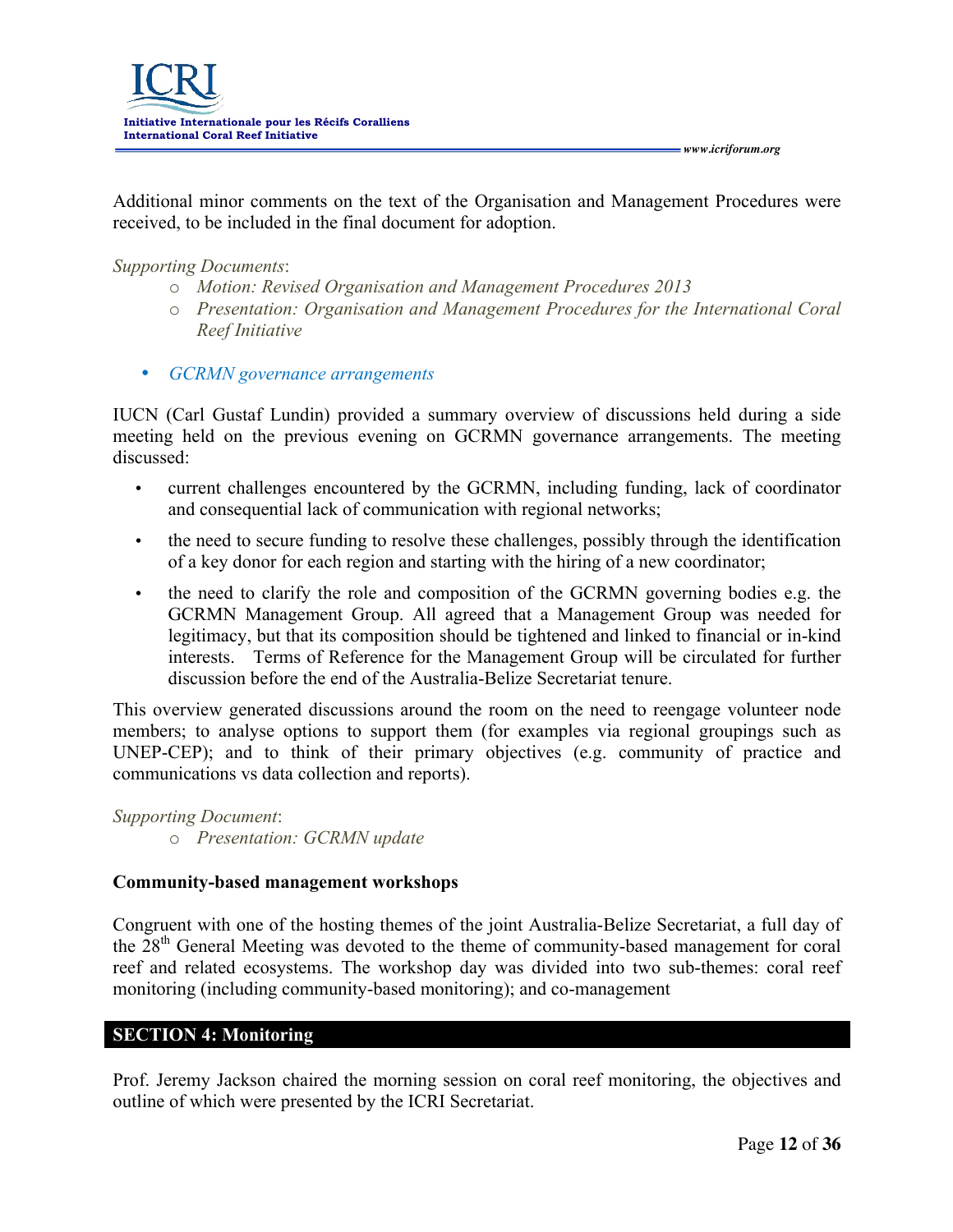Prof. Jackson started the session by presenting the main findings and result of the Global Coral Reef Monitoring Network's (GCRMN) latest report entitled: *Status and Trends of Caribbean Coral Reefs: 1970-2012* (the Caribbean report), a major synthesis and analysis of over forty years of data on coral reef condition in the wider Caribbean. The report aims to document the varying conditions of the reefs by compiling essential metadata on environmental conditions; and to cross-cut trends in these conditions with history of potential drivers of decline. Tens of thousands of datasets were collected on coral, microalgae, fishes and urchins for this report. It was found that:

- In terms of the *patterns of change*, most of the degradation of Caribbean reefs occurred earlier than thought (1970s to early 1990s), with an average 54% decline but with enormous geographic disparity in this decline;
- In relation to *drivers of change*, they included extreme increases in tourism and coastal dwellers; overfishing of parrotfish leading to increases in macroalgae, we well as possible introduction of microbes through ballast waters (which could possibly explain coral black-band disease outbreaks and die-off of the sea urchin *Diadema*). Although water quality data was insufficient, the little data collected seemed to indicate that decline in water quality was also a significant driver; whilst extreme heating events had severe but geographically and temporally limited effects.

Main recommendations for management coming out of the report were to:

- Increase protection of parrotfish, including by prohibiting some fishing gear used for taking parrotfish such as fish traps
- Simplify and harmonise monitoring, and make results freely and promptly available to promote adaptive management, for example through online public access. Parameters should include % coral and macroalgae cover; parrotfish biomass and *Diadema* abundance; coral density of small colonies <40mm; incidence DHWs, coral bleaching and disease; and water transparency.
- Foster communication, including among managers, to encourage standardised monitoring and improve management strategies.

The GCRMN will roll out the Caribbean report in late 2013, to then concentrate on 2 or 3 other regions in 2014 (Eastern Pacific, Northern Pacific and East Asia), using a similar approach as used for the Caribbean but tailored to the existing context and needs of these regions. A global synthesis is anticipated to be produced for launching at the next International Coral Reef Symposium, to be held in Hawaii in 2016.

The presentation generated discussions on the need for continuous water quality monitoring throughout the Caribbean as a decision support tool for coastal zone management and land use planning. Existing initiatives such as the Global Partnership for Oceans (GPO) as well as activities under the Protocol Concerning Pollution from Land-Based Sources of Activities (LBS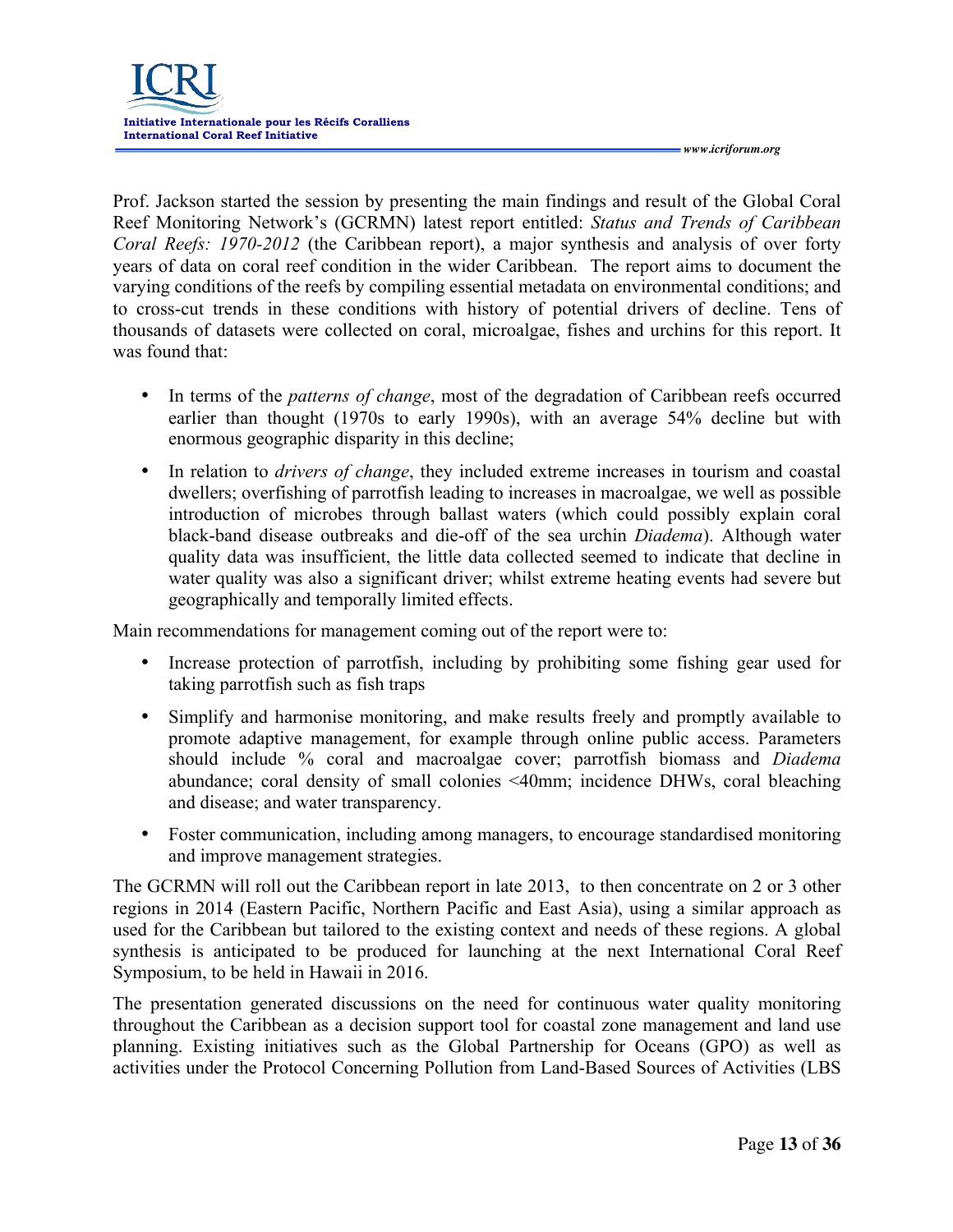Protocol) to the Cartagena Convention are presently conducting water quality reports in the Caribbean and it would be interesting to interlink these with GCRMN data.

In terms of broadcasting the main recommendations of the GCRMN report, suggestions included to develop policy briefs; to translate the summary in Spanish and French; to reach to international media; and to roll it out appropriately with every country through local community events (e.g. local launches). The GCRMN motion on the parrotfish was briefly mentioned.

#### *Supporting Document*:

o *Presentation: GCRMN Caribbean Report: Purpose, Science, Management, and Relevance for Future GCRMN Reports*

Following the presentation of the latest GCRMN reports, a number of monitoring programs of the Caribbean were presented, namely:

- Belize's local community-based monitoring programs, led by Ecomar (Coral Watch, Lionfish, ReefRally, Turtle Watch, Whale Watch);
- Monitoring conducting as part of the Healthy Reefs Initiative in Mesoamerica (Mexico, Belize, Guatemala & Honduras)
- The Atlantic and Gulf Rapid Reef Assessment (AGRRA) Network
- The Caribbean Coastal Marine Productivity (CARICOMP) Network
- The CATLIN Seaview Survey.

These programs provide data at various geographic scales and using different methods and tools, collected by various stakeholders: from volunteers and tourism operators (Ecomar) to managers and scientists (AGRRA, CARICOMP).

*Supporting Documents*:

- o *Presentation: Ecomar: A local example of community-based monitoring*
- o *Presentation: Healthy Reefs Initiative: regional collaborative monitoring & evaluation*
- o *Presentation: the AGRRA network*
- o *Presentation: Caribbean Coastal Marine Productivity (CARICOMP)*
- o *Presentation: new tools for reef monitoring: CATLIN Seaview*

A prototype database currently being developed in the Indian Ocean (through ISLANDS, an Indian Ocean Commission-led program) was then presented as an example of online database that can be used by regional GCRMN nodes. The database, named 'Coral Reef Information System' (CRIS), can act as a central repository for smaller databases; whilst also serving as an outreach and educational tool which can keep data collectors interested and feeling truly part of a broader regional (and global) network. Benefits of such a concept include:

• central (online) hosting/storage of historical databases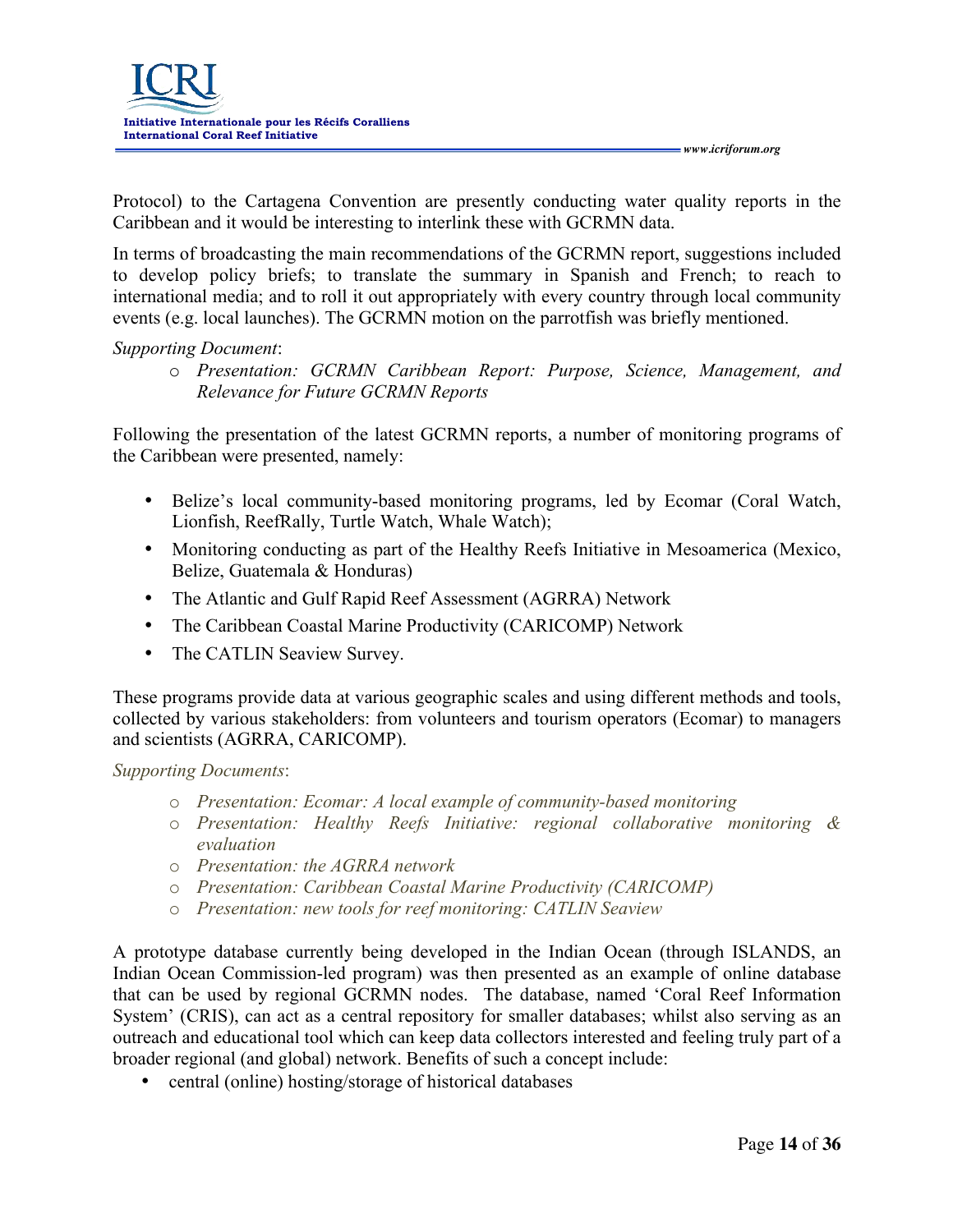- ability to analyse metadata from various datasets for easier reporting
- basic search/query functions for historical data, with mapping components
- user-friendliness, and ability to provide networking facilities via social media
- ability to engage managers and decision-makers.

Such a concept could help establish or strengthen connections among existing monitoring efforts and foster constituency support in regions. There is also the potential to add SocMon data to such an online tool, fostering cross-pollination and collaboration between social and scientific data collectors (and data) – something that has been identified as a gap for many years.

#### *Supporting Document*:

#### o *Presentation: Coral Reef Information System*

The workshop continued with a panel discussion, animated by the presenters (Cortes Nunez, Gonzalez-Rivero, Kaminski, Lang, McField, Ogden, and Searle), and chaired by Jeremy Jackson. Discussions emphasized:

- The importance of considering the place and added value of different existing monitoring programs such as AGRRA and CARICOMP, and their possible evolutions with the advent of new monitoring technologies such as CATLIN.
- The need to first think of the management question(s) that needs to be answered, to then target monitoring; using a range of technologies from basic 'quadrats-type' to CATLIN type as is available and/or needed, in order to foster concrete on-ground changes.
- The importance of analysing results from data whilst keeping in mind what we know from the past, including not only historical data but also geological data that can help us understand the meaning of recent trends in a longer timescale context. This helps create a vision of what the ecosystem SHOULD look like, a critical step in fostering change.
- The (ongoing, and universal) issue of communicating science to managers, and the need to reconcile both scientific and political cultures through interchange and better targeted interfaces, as well as better communications between fisheries and environment managers (for instance by demonstrating clear links with food security).
- The difficulties in doing so in terms of timelines (i.e. reconciling longer-term scientific research and shorter, mandate-determined political cycles) and message (i.e. scientific hypothetical and precautionary talk vs political 'electoral promise' type of messages); and the need to invest in communications smartly and electively (i.e. when science has a meaningful, far-reaching message to convey).
- The importance of monitoring not only quantitative biodiversity elements, but also other elements that are particularly useful to managers such as fish production, tourism frequentation, costal development and investment in protection; in other words, the need to link socio-economic monitoring data with biodiversity data.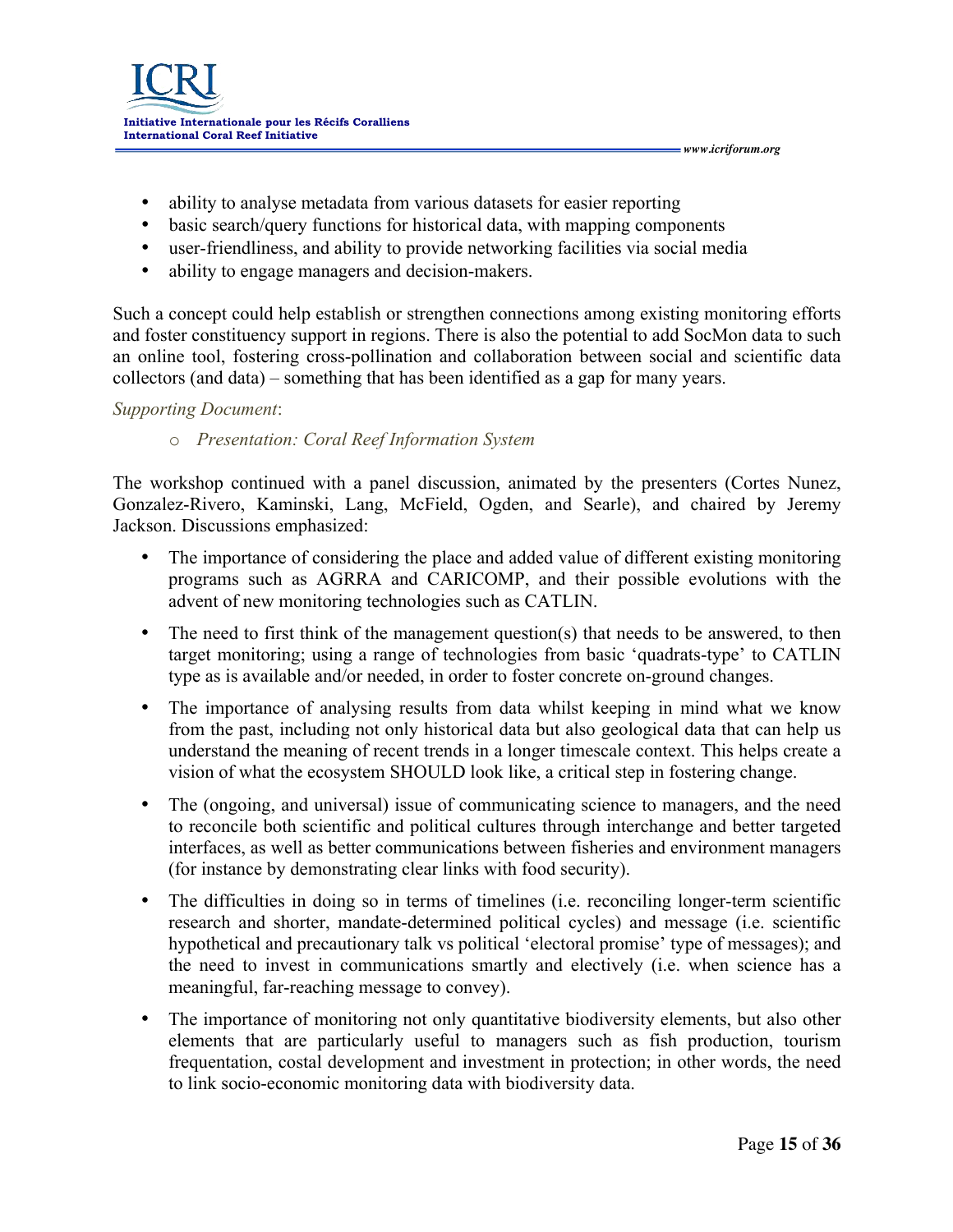

- The benefits of embedding local monitoring results/findings within a broader network such as the GCRMN as a way to provide additional data and information based on which decisions can be made.
- The opportunity to capitalise on new technologies and innovations in terms of monitoring and data storage and analysis, to collect and utilize that data to its full potential, including to extricate information for management that is useful and digestible (including to the media).
- A successful example is report cards developed by the Healthy Reefs Initiative, which provides managers with a color-coded grading system that allows them to assess how their site is faring, and what needs to be done to improve the health and condition of coral reefs. Getting the right message (e.g. simple recommendations that are easy to implement) at the right stage of the political cycle is crucial.
- The need to reach out to community groups, especially in countries that rely on locallymanaged areas such as Papua New Guinea, and to be inclusive of fishing communities. A successful example of such community engagement is the Ecomar project in Belize, which has a strong outreach component that has meant that monitoring results have been directly translated into concrete management actions (e.g. Caye Caulker).
- The need for vision and leadership as attributes of change, with an understanding of what pathways as available to go where we want to be (e.g. strategic assessment) with clear explanations to all stakeholders as to how their efforts contribute towards achieving the vision for the future, with the help of regional and global networks.

\* \* \*

Discussions on possible options to revitalize the GCRMN Network in the Caribbean region were held concurrently with the afternoon session on co-management (see Section 6).

# **SECTION 5: Co-management**

Ms Beverly Wade, ICRI Co-chair, chaired the afternoon session on the theme of comanagement. The objective of this session was to familiarise ICRI members on co-management approaches for coral reefs, through case studies and exchanges which would help extract core principles behind successful implementation of co-management arrangements.

Case studies were presented for Belize and Grenada.

*Supporting Document*:

- o *Presentation: Co-management in Belize*
- o *Presentation: Grenada's Marine Protected Areas, a co-management approach*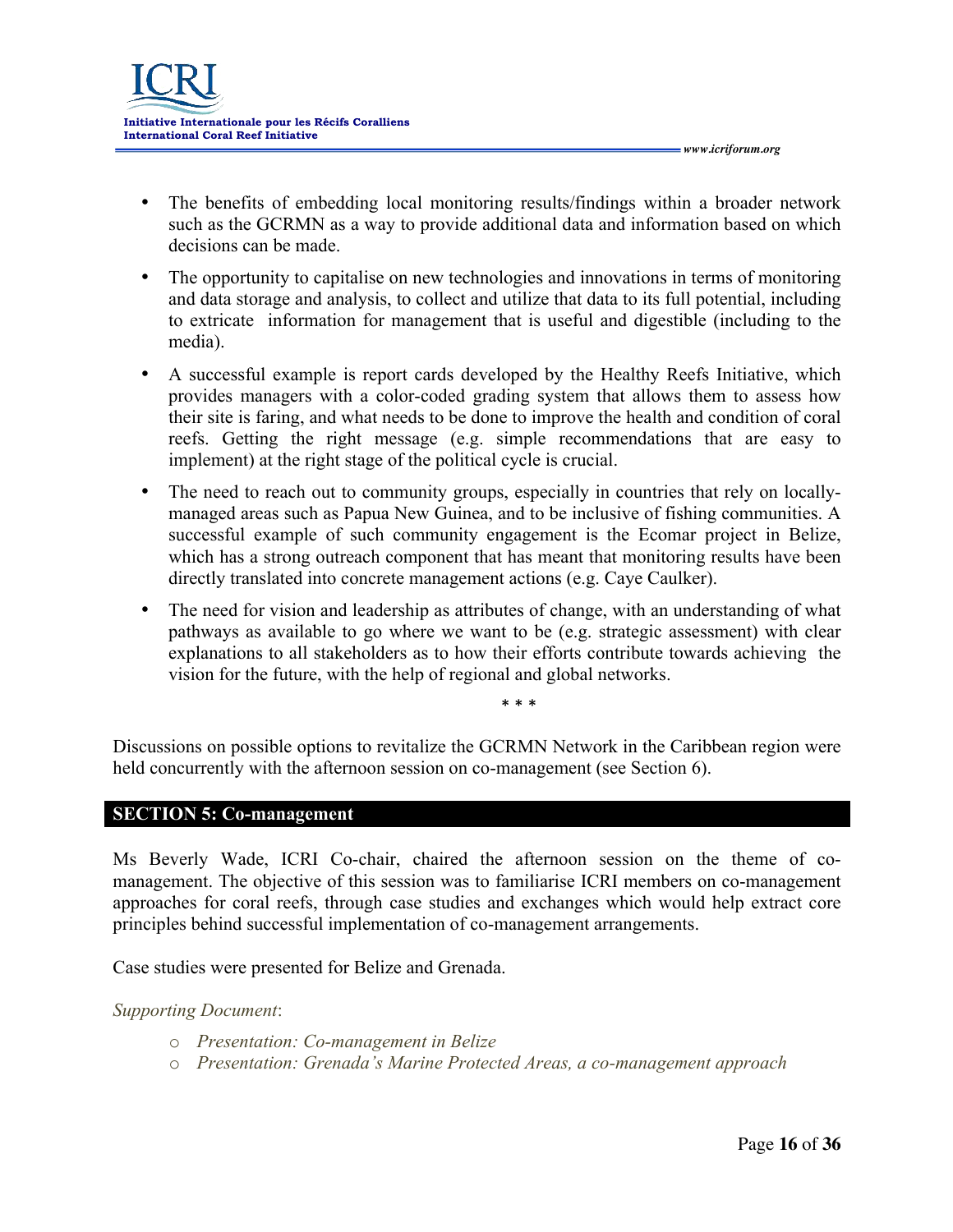

These two presentations showcased different approaches to co-management, where Belize adopts a *delegated* approach (i.e. delegated management powers to NGOs) whereas Grenada has adopted a collaborative approach (i.e. established decision-making committees with representatives from each stakeholder group). Both approaches have benefits and challenges that were discussed.

Following these discussions, participants split in break-out groups to workshop key concepts and principles to foster successful co-management arrangements, to be reflected in an ICRI resolution.

\* \* \*

Main findings of the co-management workshop and monitoring parallel session were reported back in plenary. There were lengthy discussions on the draft GCRMN motion on parrotfish, with strong views on the need to mention alternative livelihoods where livelihoods are displaced by fishing restrictions to promote the notion of urgency and criticality of the situation and the need for targeted and strategic actions whilst retaining wording that enhance likelihood of policy uptake and enable decision making. Participants were urged to provide their comments on the motion to the ICRI Secretariat for inclusion in a final version for adoption.

## **Field Day: Experiencing co-management**

In an effort to concretely illustrate, thanks to 'on-ground' visits and experience, the ICRI hosts' second theme of co-management, ICRI delegates had an opportunity to participate in a field day. Three options were provided, two of which intended to showcase some of Belize's comanagement programs for marine reserves. The three options were:

- Co-management arrangements for the Hol Chan Marine Reserve (with a further option of visiting the Bacalar Chico marine reserve, directly managed by the government).
- Co-management arrangements for Lighthouse Reef (with interpretation provided by the Belize Audubon society as co-manager of this World Heritage site).
- Delving into ancient history: the Altun Ha Mayan temple (a terrestrial example).

## **SECTION 6: General Matters**

## **ICRI communication tools**

The ICRI Secretariat presented its updated communication tools:

• *ICRIforum website*: since the last General Meeting, the ICRI Secretariat has conducted a systematic review of functionalities of the ICRIforum website, leading to a major facelift of its looks and feel. The new website, launched in July 2013, has been redesigned to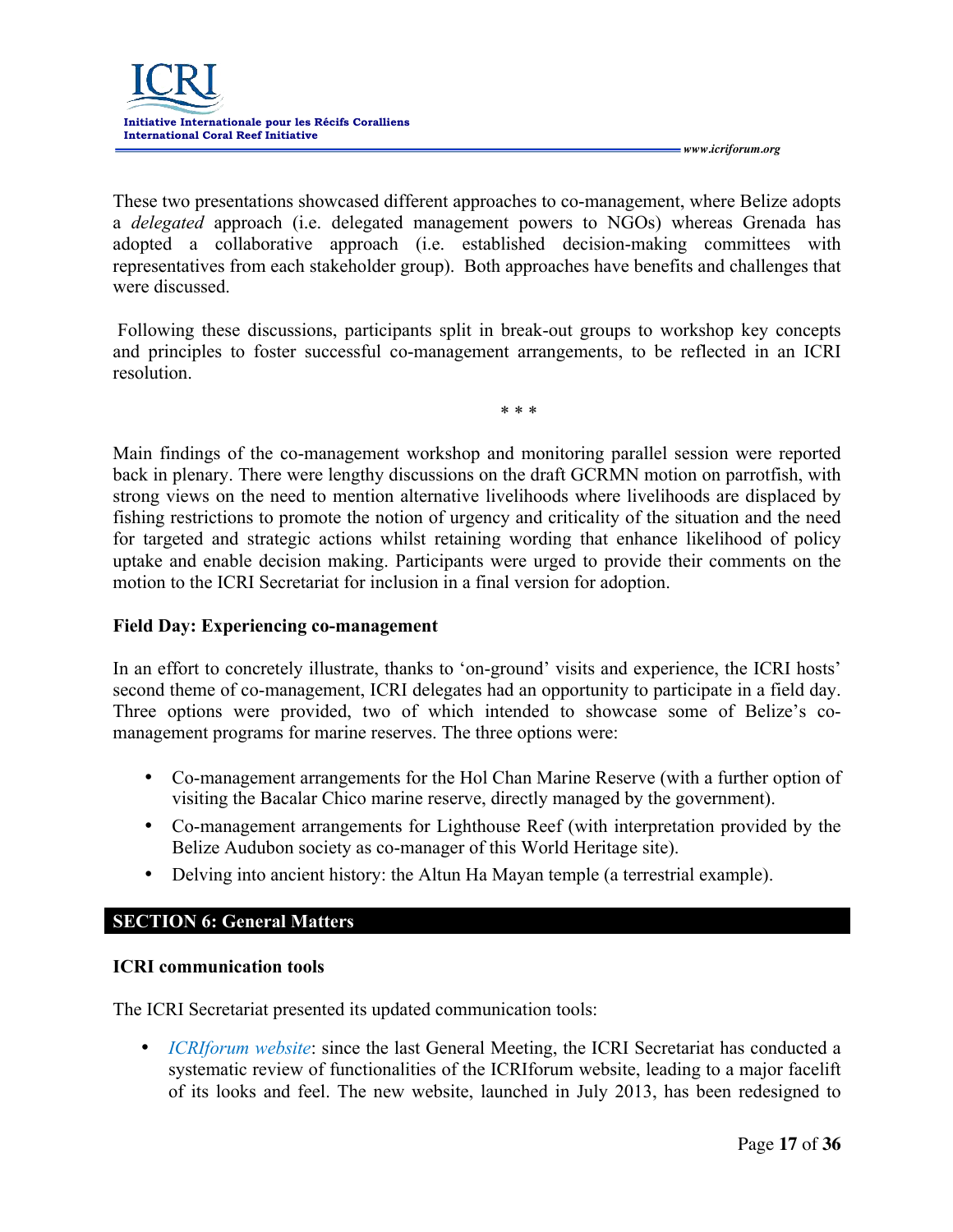reflect best practice in website layouts, including: moving buttons on the top of the page, inserting visuals such as rolling banners, re-writing of major pages such as the 'about ICRI', 'ICRI, Coral Reefs and the UN' and *Ad Hoc* Committee pages to increase readability, and reordering of website architecture to enable users to find the information they are after in less than 3 minutes. The result is a web platform that is much more userfriendly and informative, and easier to navigate. There is still some ongoing work to be done to fully finalise the website. Any suggestions or feedbacks to further improve the website are welcomed; and members are reminded that the ICRI website could be better used to promote their own activities or share news. It is also important for member page information to be up-to-date.

• *ICRI Social Media*: the secretariat provided an update on its social media interfaces, particularly its Twitter (micro blogging) and Facebook (social networking) pages. The 'uptake' of both media (i.e. number of 'followers' and 'likes' respectively) has been relatively slow, mainly due to the fact that the maintenance of these media has been low priority for the Secretariat. Currently the Facebook page has over 400 'likes' and the Twitter account has over 300 followers. Both mainly relay information posted on the ICRIforum, which remains the principal outreach mechanism. Both media are not currently used to their full potential – members may use them to share experiences, contribute their expertise, or post/share photographs via the ICRI Secretariat.

#### *Supporting documents:*

o *ICRI Social Media (Presentation)* 

## **ICRI Grants Program**

The ICRI Secretariat reported on its Grants Program 2012-13, one of its hosting objectives. The Program aimed to support community groups in coral reefs countries protect their coral reefs, in line with the ICRI Call to Action cornerstones of integrated management, science and monitoring, capacity building, and review. Call for applications and assessments were conducted in 2012, with winners announced at ICRI's  $27<sup>th</sup>$  General Meeting. The four winners were Nature Conservation Egypt (AU\$10,000); Kenya Marine and Fisheries Research Institute (AU\$9,922), Aleipata & Safata Marine Protected Area Trust Society Inc. from Samoa (AU\$10,000); and Kousapw Palikir Community Group in Micronesia (AU\$2,730).

All parties submitted detailed project plans and entered into Grant Agreement Deeds with the ICRI Secretariat, with regular milestone reporting requirements. Two projects have been satisfactorily completed by 30 June 2013: the project in Kenya, which assessed the effects of community-conserved areas or *Tengefus* along the Kenyan coast; and the project in Micronesia, which sought to eradicate Crown-of-Thorn starfish from the Palikir Reefs. The project in Egypt had to be provided with an extension due to political instability in the country which delayed the conduct of the project; and the project in Samoa had to be terminated before completion.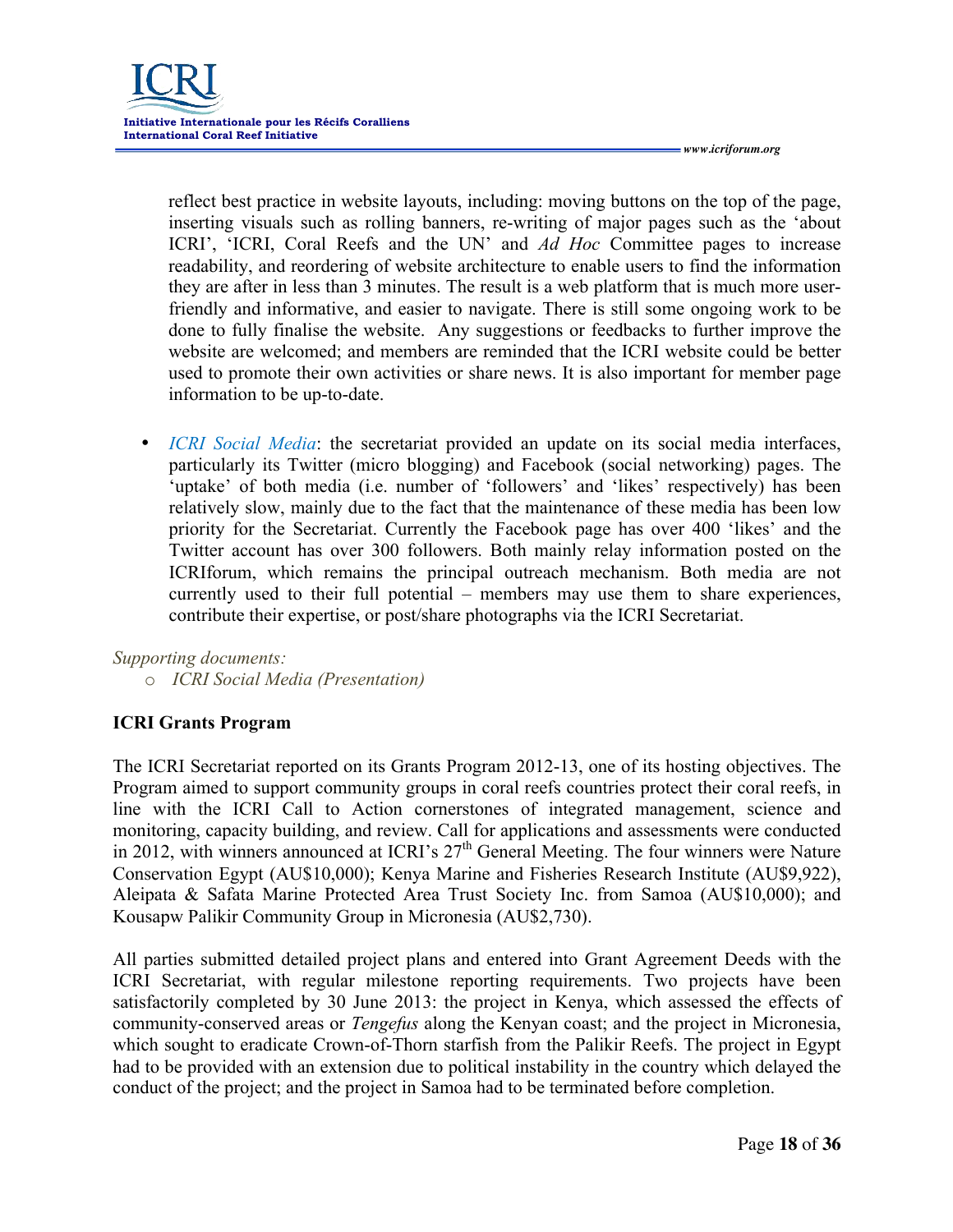Main lessons learnt from running this grants program were that:

- It is important to check with previous donors (if any) on the experience they had with a proponent
- The political context of a country is important to take into account during the selection process
- Regular communications with project implementers during the life of the project is key to its success; well-placed advice can be really helpful to steer the project in the right direction
- Funds should never be provided upfront however small they may be, to maintain implementers' interest in finalising the project.

There were suggestions that future grants programs ran by the ICRI Secretariat could be outsourced to existing entities dedicated to running such programs, to lighten the Secretariat's load . The Prince Albert II of Monaco Foundation was put forward as a suitable institution.

## *Supporting documents:*

o *Presentation: ICRI Grants Program 2012-2013* 

## **ICRI input into the Convention on Biological Diversity (CBD) work plan on coral bleaching**

The CBD Secretariat could not attend the ICRI meeting as they were running the 17th meeting of the Subsidiary Body on Scientific, Technical and Technological Advice (SBSTTA 17) in Canada that week; however they approached the ICRI Secretariat to request ICRI's input on the CBD work plan on coral bleaching. UNEP presented this item on their behalf.

The work plan on coral bleaching was adopted at the CBD's  $7<sup>th</sup>$  Conference of the Parties (COP7) in 2004 (Decision VII/5, Annex I, Appendix 1). The CBD COP10 (held in Nagoya in 2010) requested the CBD Secretariat to prepare a report on the progress made on the work plan's implementation. Progress on was reported at SBSTTA 16 in May 2012, and COP 11(India, 2012) took note on the need to update this work plan to include considerations such as ocean acidification and the effects of tropical storms and rising sea levels. It also requested the CBD to work with relevant stakeholders, including entities such as ICRI, to develop proposals to update the work plan on coral bleaching for submissions to COP12, including capacity building needs.

The CBD Secretariat is therefore requesting the ICRI body to submit suggestions and input to be included into an updated work plan. Inputs will be compiled between November and January 2013 to then be peer-reviewed, revised and submitted to SBSTTA 18, to be held in June 2013. Inputs sought are on three major elements:

- Impacts on coral reefs caused by ocean acidification, tropical storms and rising sea levels;
- Integration of these impacts into management frameworks;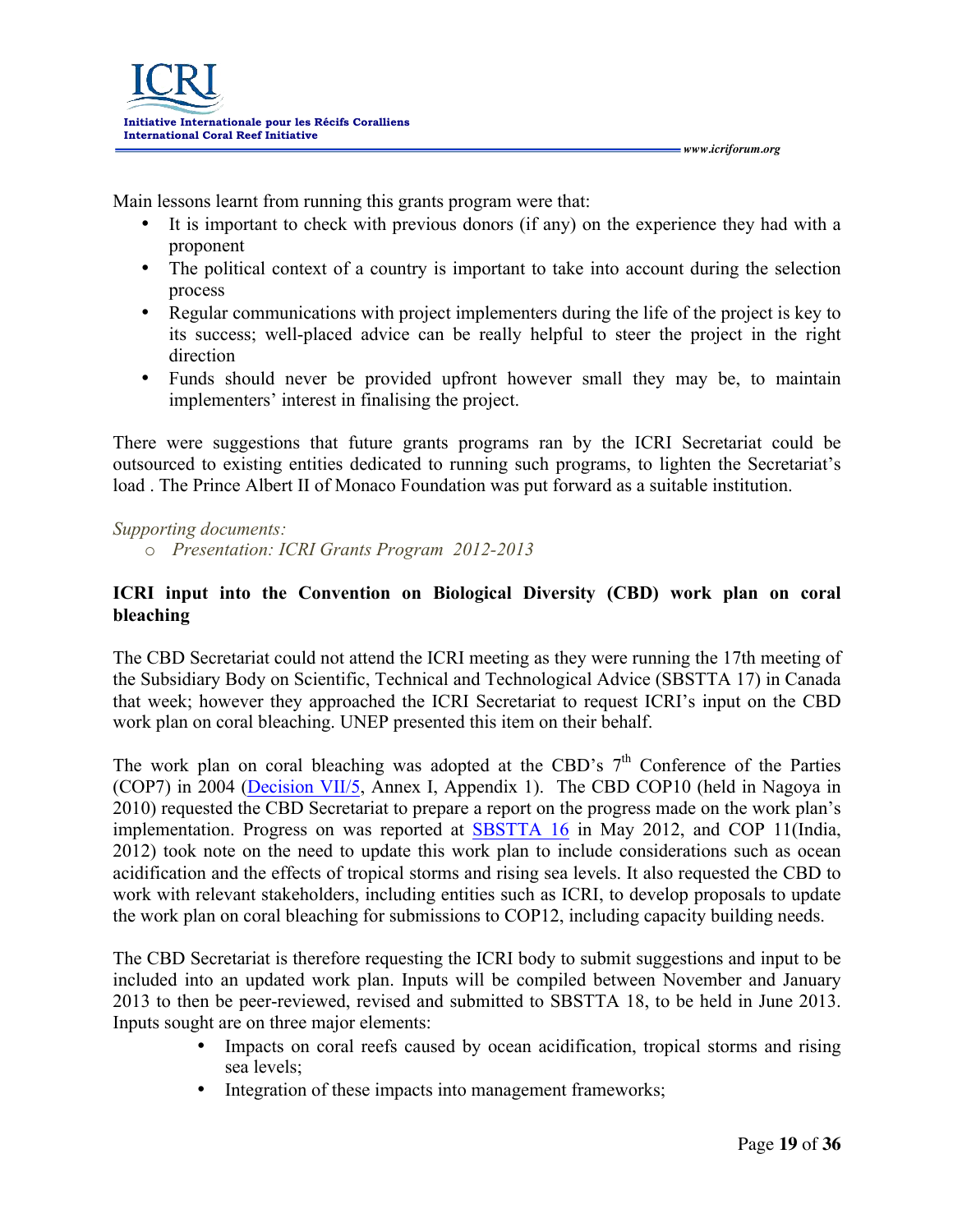• Addressing specific coral reef management needs, including ecosystem-based adaptation measures, management of coral reefs as socio-ecological systems; and formulation of adaptation strategies to enhance the resilience of ecosystems to enable the continued provision of goods and service.

Any input can be provided to the ICRI Secretariat at icri@gbrmpa.gov.au by 11 January 2014.

#### *Supporting documents:*

o *Presentation: CBD's work on the implementation of the specific work plan on coral bleaching: areas of collaboration with ICRI*

## **GCRMN Regional activity**

• *Caribbean* 

Prof. Jeremy Jackson presented the outcomes of discussions held during the parallel session of the workshop on the GCRMN Caribbean Network. Main outcomes were that:

- A **Caribbean Regional Committee** would be established (replacing the past nodal structure), composed of a small number of energetics individuals, including scientists and managers, co-chaired by the GCRMN Coordinator or Chief Scientist with another member rotating as co-chair.
- The committee would be tasked with providing data and contacts, feed report findings back to stakeholders at national and regional levels, and help raise awareness about main issues and actions needed for Caribbean reefs.
- It would meet once a year in conjunction with Association of Marine Laboratories of the Caribbean (AMLC) and Gulf and Caribbean Fisheries Institute (GCFI) meetings, with frequent communications through emails and Skype. The Netherlands offered to provide funding to host its first meeting in 2014.
- The GCRMN would provide training to the Committee on data management and monitoring protocols. It would also identify areas where monitoring is lacking, and provide avenues to establish monitoring programs there.

Prof. Jackson emphasized that this model was deemed as suitable for the Caribbean region but would not necessarily be applicable to other regions.

Discussions were held around the need to establish strong feedback loops between the GCRMN, members of this Caribbean Regional Committee and the broader network, and line governments.

• *East Asia*

Tadashi Kimura (Japan Wildlife Research Centre) provided an update on GCRMN activity in East Asia. The GCRMN East Asia Network is composed of two nodes: an East and North Asia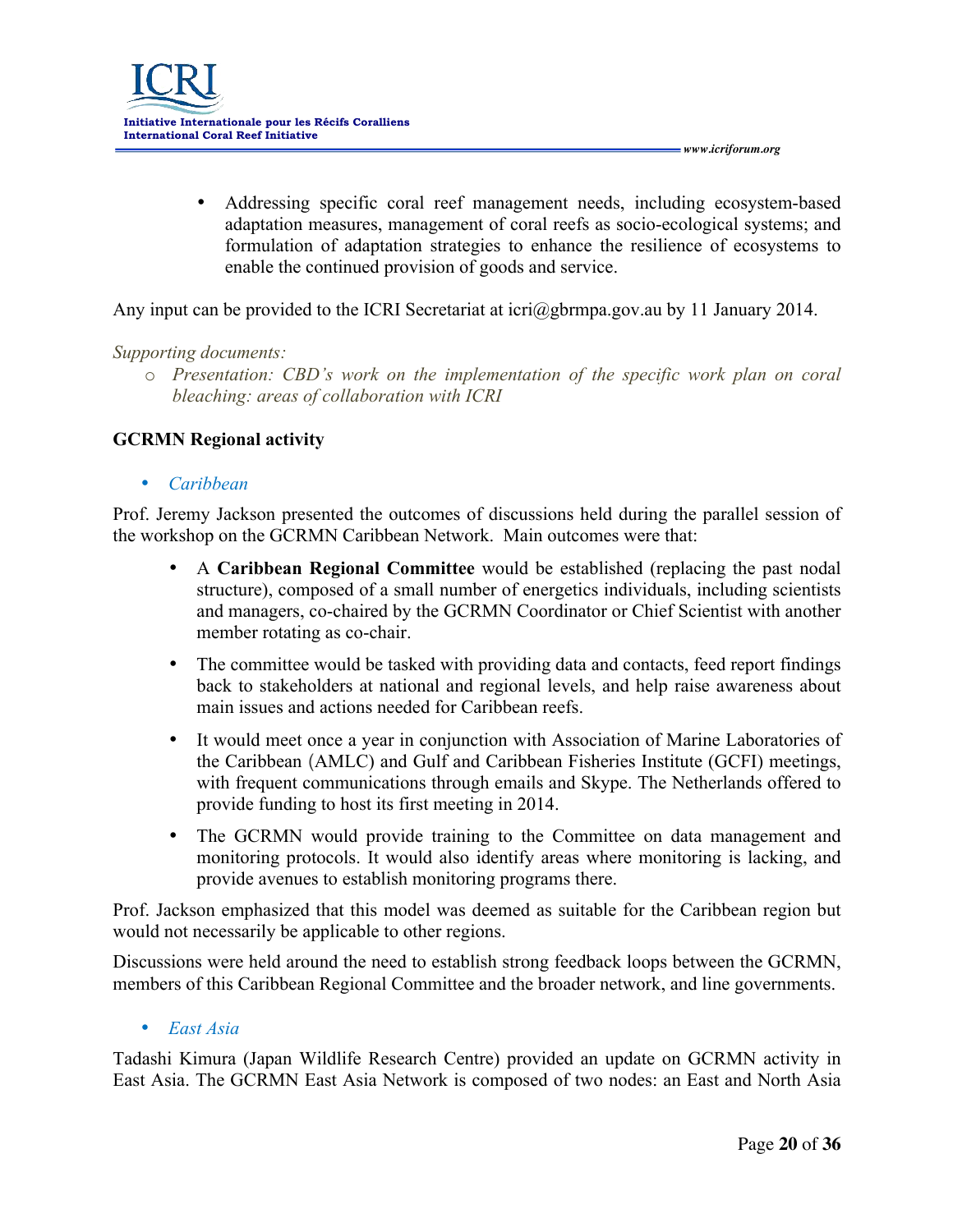

Node (China, Hong Kong, Taiwan, Japan and Korea) and a Southeast Asia Node (Cambodia, Indonesia, Malaysia, Philippines, Singapore, Thailand and Vietnam). The GCRMN East Asia Network works through an Asia-Pacific Coral Reef Society (APCoRS) chaired by Professor Chou Loke Ming from the National University of Singapore and steered by a Steering Committee composed of 14 members representing countries. The Secretariat functions are provided by Japan and Singapore. APCoRs organises regional Asia Pacific Coral Reef Symposia (the next one will be held in June 2014 in Taiwan) and compile East Asia Regional Reports. The network is purely voluntary and does not have dedicated funding, but it is supported by host countries as well as proceedings from symposia registration fees and the government of Japan. The network has recently set up a working group on migrating hard corals, which seem to be posing a problem since they are settling in fisheries ground traditionally fished for pelagic species. APCoRS is keen to feed information better to decision makers through policy briefs and through the ICRI East Asia Regional initiative; with enhanced linkages to the broader GCRMN community.

#### *Supporting documents:*

o *Presentation: GCRMN Regional Activity: East Asia Network* 

#### **Biodiversity monitoring and databases in the Dutch Caribbean**

Nathaniel Miller (Dutch Caribbean Nature Alliance) presented on its work in the six Dutch Caribbean islands of Aruba, Bonaire, Curaçao, Saba, St Eustatius and St Maarten. DCNA has developed a Biodiversity Strategy for these islands to support management and guide policy, which includes prioritising monitoring. A Dutch Caribbean Biodiversity Database has been developed to safely store data in order to facilitate international reporting. The database provides data collectors with secure storage and acts as a user-friendly platform to input data, perform analysis and identify errors. The main features of that database were presented, including interactive mapping components, resources central archiving component and search engine.

DCNA also presented their Lionfish Control phone Application, which allows in-water users to view and record real-time sightings and captures of lionfish, with mapping and reporting components.

#### *Supporting documents:*

o *Presentation: Biodiversity monitoring and databases in the Dutch Caribbean* 

## **Outcomes of recent international meetings**

• *2nd Global Conference on Land-Ocean Connections (GLOC-2), Jamaica, October 2013:*  UNEP presented elements of the outcomes of this conference. GLOC-2 focused on the three priority areas of UNEP's Global Programme of Action on the Protection of the Marine Environment from Land Based Sources of Pollution (GPA) for 2012-2016, which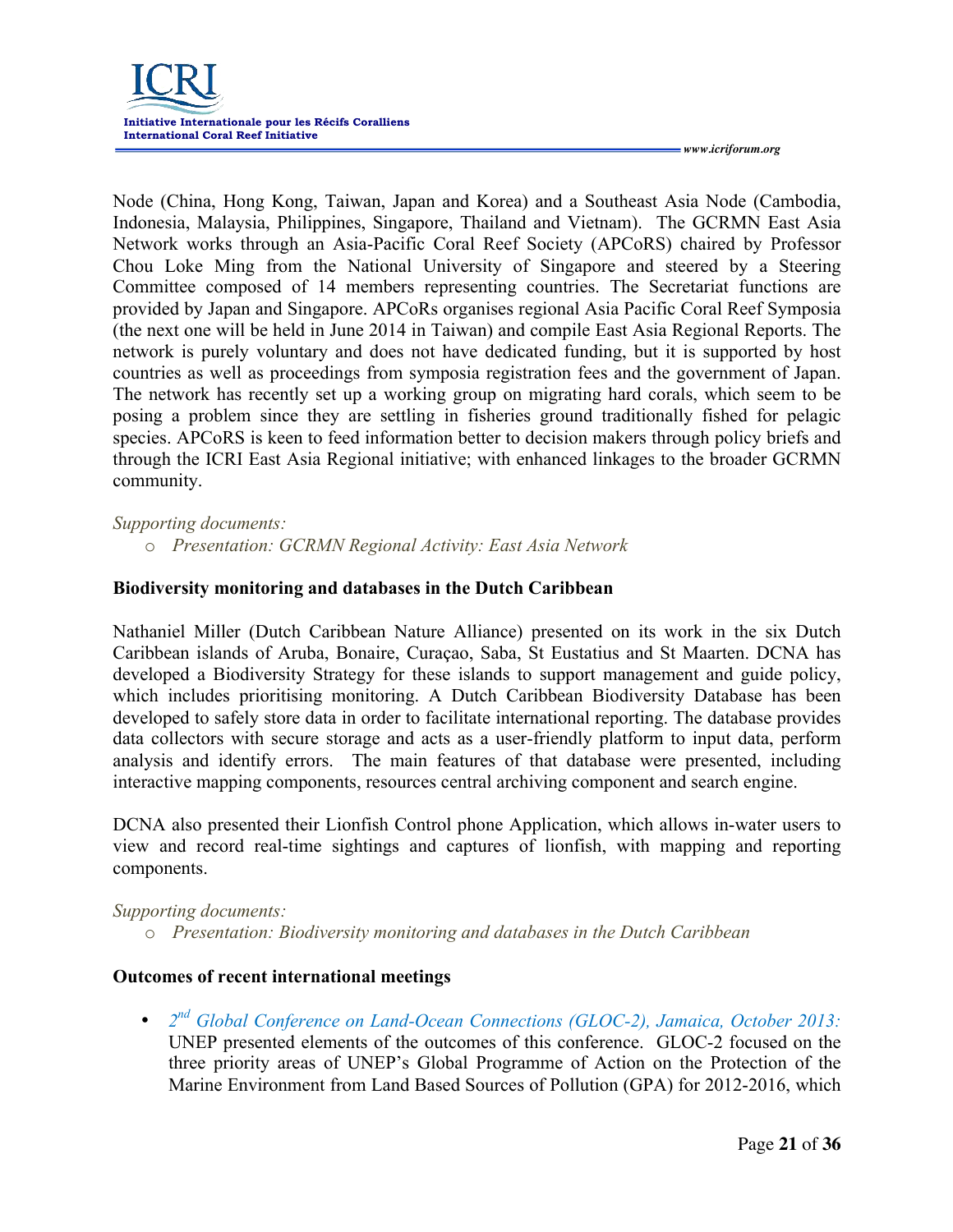are marine litter, nutrients and wastewater, as well as development of a new partnership for coral reefs. Parallel sessions were held on these four themes. Recommendations in relation to priorities in addressing wastewater and nutrients were made that are of particular relevance to coral reefs. The GPA as well as the global partnerships on nutrients, wastewater and marine litter may provide opportunities to collaborate on further outreach and implementation of the ICRI Call to Action and Framework for Action. Recommendations from the session on the coral reef partnership included: the need to see coral reefs as an integral part of the broader tropical coastal ecosystem; the usefulness of pilot projects to demonstrate best practice; the need to utilize Regional Seas mechanisms in promoting national uptake of and support to reef management; the need to prioritise activities on the use of ecosystem service assessment and valuation; and the urgency in proactively responding to climate change.

• *1<sup>st</sup> Panamerican Coral Reef Congress, Merida, Mexico, October 2013.* Mexico reported on the main outcomes of this congress. The congress gathered scientist from around the Mesoamerican region around the theme of 'local management, global impacts'. Some key ICRI players attended, and findings of the GCRMN Caribbean report were discussed. The RLC's Regional Lionfish Strategy was also launched and presented.

## *Supporting documents:*

o *Presentation: GLOC-2: draft elements for a report from the conference* 

## **French Coral Reef Initiative (IFRECOR) sponsorship strategy**

France presented on IFRECOR's experience with the development of a public private partnership to fund coral reef projects, stemming of shortages of funds following the global financial crisis. IFRECOR developed a corporate ethical charter to delineate acceptable measures within this system, implemented a project portfolio to designate project specifically attractive to the private sector, and developed a targeted communication strategy to boost IFRECOR's attractiveness for corporate enterprises. Although some administrative difficulties remain, everything is now in place to attract private funding. Negotiations are also underway to establish a formal partnership between IFRECOR and a private firm. This is a model that could be replicated by other National Coral Reef Initiatives and eventually, even ICRI itself.

*Supporting documents: Philanthropy experience at IFRECOR (Presentation)*

## **SECTION 7: Meeting outcomes**

#### **Motions**

One (1) motion was adopted by the ICRI membership as a recommendation: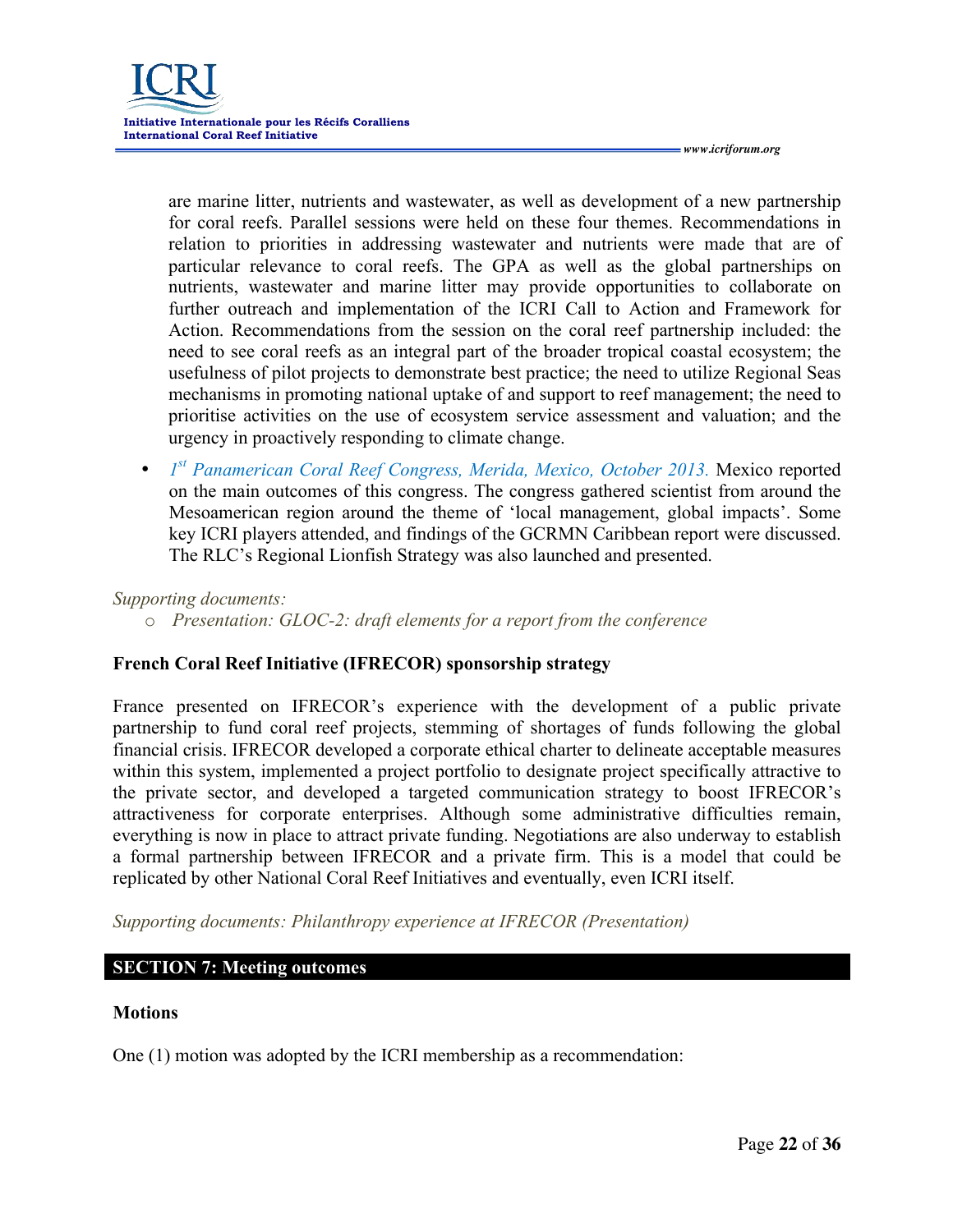• Recommendation on addressing the decline in coral reef health throughout the wider Caribbean: the taking of parrotfish and similar herbivores (Appendix 4).

Three (3) motions were adopted by the ICRI membership as resolutions:

- Resolution on using co-management approaches for marine protected areas and other mechanisms for managing coral reefs and associated ecosystems (Appendix 5)
- Resolution on the Continuing Call to Action and Framework for Action (Appendix 6)
- Resolution on the revised Organisation and Management Procedures (Appendix 7).

## **Economic Valuation side meetings**

Two side meetings were held with members of the Economic Valuation *Ad Hoc* Committee to discuss the implementation of the new ToRs. Participants agreed that a capacity building workshop on policy-oriented economic valuation (based on the World Resource Institute's new Guidebook on this) and sustainable financing of protected areas, directed at Caribbean countries, was needed. The Netherlands agreed to provide start-up funding for such a workshop, which will be held in Bonaire in the first half of 2014. Colombia, Costa Rica, Barbados and Mexico provided their support for this concept.

Participants also agreed to support the implementation of a project entitled 'Blue Finance' held by IRCP to explore innovative financial mechanisms at all levels of marine conservation and management. Barbados, Colombia, Costa Rica and Mexico have confirmed their interests to be pilot sites for this project.

#### *Supporting documents:*

o *Terms of Reference: Caribbean Economic Valuation workshop 2014*

## **SECTION 8: the future**

## **Upcoming ICRI Activities and events of interest to members**

ICRI Members were encouraged to participate in several upcoming ICRI or other coral reefrelated events, including:

• ICRI events at the International Marine Protected Areas Congress held in Marseille, France on 21-27 October 2013, including an ICRI-IFRECOR Ocean + evening event on Tuesday 22 October; an ICRI workshop on Strategic Environmental Assessment on Wednesday 23 October, and Knowledge Cafés on regional cooperation and economic valuation of coral reefs on Friday 25 October.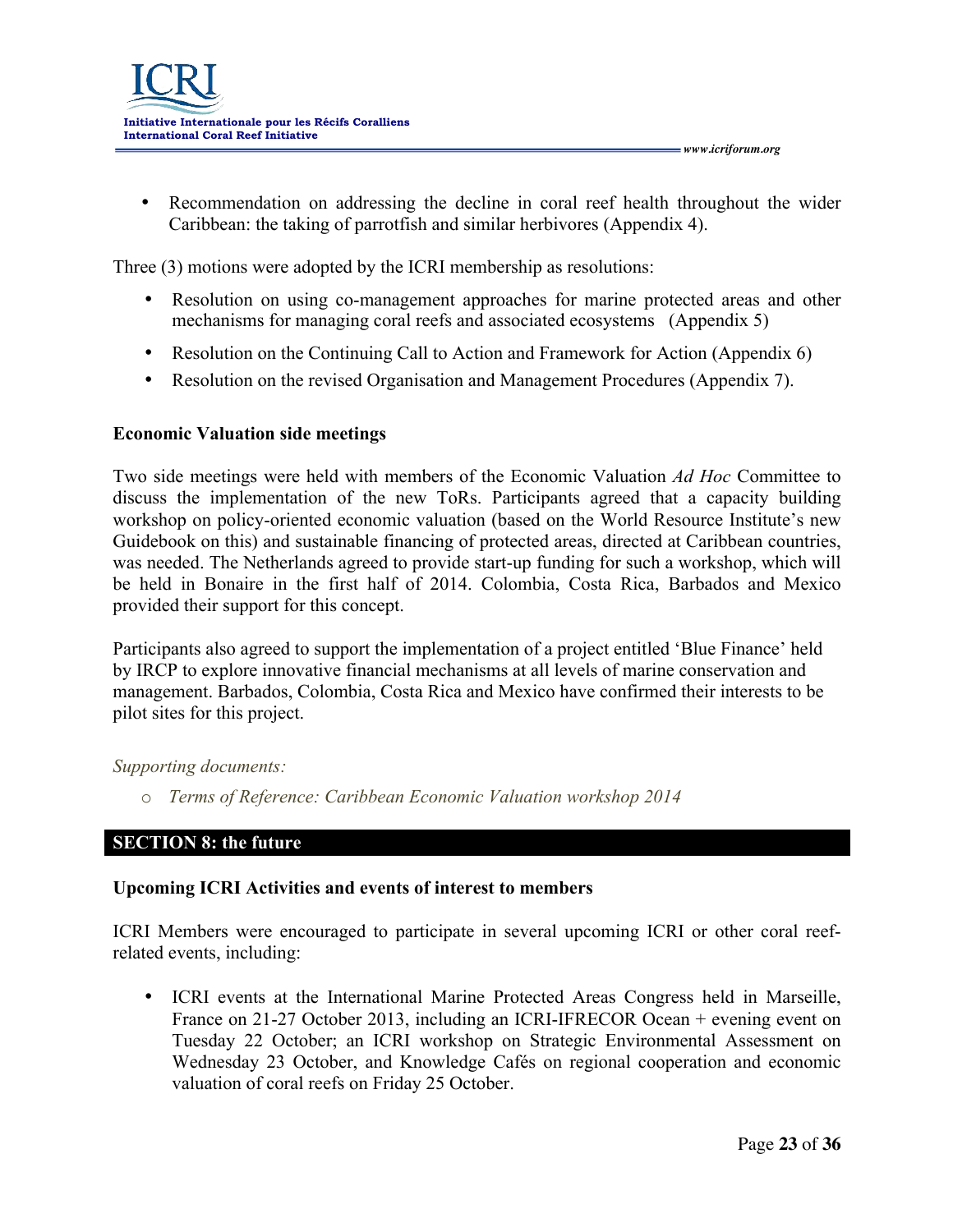• The IUCN-WCC side event (Conservation Campus) on Management Effectiveness, an interactive, capacity building event to be held on 9 September in Jeju, Korea. The ICRI Secretariat will present the outcomes of the General Meeting's Management Effectiveness workshop at this event.

 *www.icriforum.org* 

- A UNEP-ICRI parallel session on coral reef partnerships at the  $9<sup>th</sup>$  the 9th Pacific Island Conference on Nature Conservation and Protected Areas, to be held in Fiji on 2-6 December 2013.
- The UN Conference on Small Island Developing States, to be held on 1-4 September 2014 in Apia, Samoa.
- The IUCN World Parks Congress, to be held on 12 November 2014 in Sydney, Australia.

The next ICRI General Meeting will be held in Japan in the second half of 2014 (exact dates to be advised).

*Supporting documents:* 

o *Upcoming events of interest to ICRI members (Presentation)*

# **Summary of Australia-Belize Secretariat activity**

The ICRI Secretariat presented on its achievements since the inception of its hosting in January 2012. Main achievements included:

- The organisation and holding of two General Meetings (GM27 and 28)
- The promotion of the two hosting themes of management effectiveness and communitybased management through the workshops and themed field days at General Meetings and the support of the  $9<sup>th</sup>$  ICRI East Asia regional workshop on management effectiveness
- The revision of the ICRI Call to Action and Framework for Action, and the publication of a pamphlet for both ( to be made available as a print ready file on the ICRIforum)
- The update of the ICRI Organisation and Management Procedures
- The running of a small grants program
- The engagement of previous and new members in ICRI (through diplomatic cables), with the welcoming of 9 new members during its tenure (5 of which are countries)
- The redesign of the ICRIforum website, and the development of use of ICRI Facebook and Twitter accounts
- The support of ICRI networks and *ad hoc* committees, including through input to, publication, media launch, printing and distribution of the Regional Lionfish Committee's Regional Lionfish Strategy
- The holding of side events at the IUCN-World Conservation Congress held in Jeju, Korea in September 2012, the International Marine Protected Areas Congress held in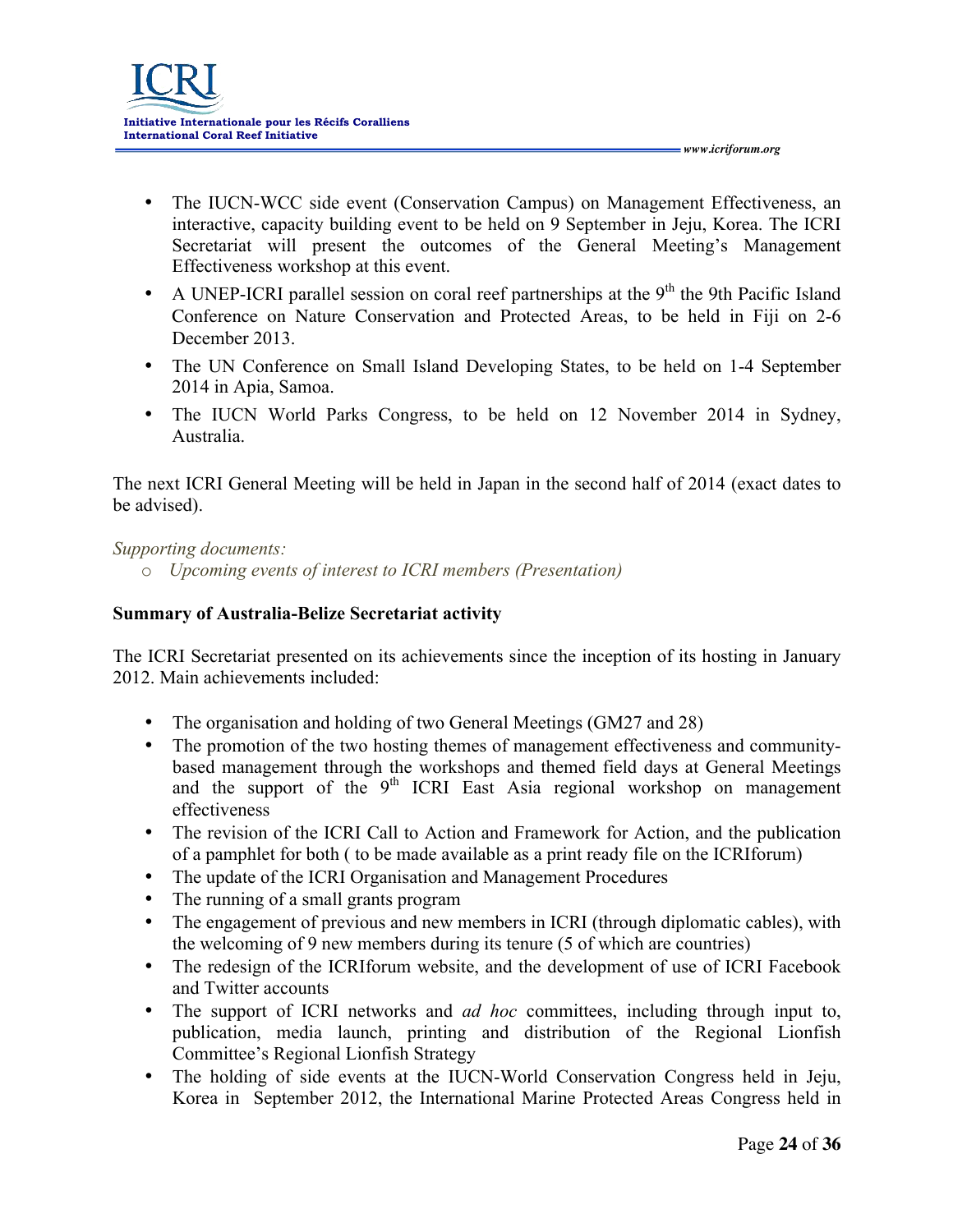Marseille, France, in October 2013, and the  $9<sup>th</sup>$  Pacific Islands Conference on Nature Conservation and Protected Areas to be held in Fiji in December 2013.

*Supporting documents:* 

o *Australia-Belize Hosting Progress Report (Presentation)*

# **ICRI Secretariat handover ceremony & incoming secretariat's plan of action**

Dr Russell Reichelt (Australia) officially announced that the next Secretariat would be co-hosted by Japan and Thailand, starting in April 2014 and for two years. Japan has about 35,000 ha of coral reefs, including high-latitude coral community area. It formulated a domestic Action Plan for coral reefs in 2012, to coordinate monitoring, promote eco-tourism and restoration projects, COTS control and involvement in ICRI and East Asia Regional Activities. Dr Reichelt officially handed over the ICRI Coco de Mer to Naoki Amako (Japan), as wants the ICRI tradition.

Following the handover ceremony, Japan presented a brief outline of its plan of action for the Secretariat. The plan includes to:

- Implement ICRI's *Continuing Call to Action* and *Framework for Action 2013* in compliance with the revised Organisation and Management Procedures
- Organise two General Meetings: one in Japan (2014) and one in Thailand (2015)
- Maintain and enhance ICRI's visibility in international fora
- Support the activities of Operational Networks, *Ad Hoc* Committees, and regional initiatives.

A more detailed Plan of Action will be drafted in consultation with Thailand and circulated to ICRI members.

# **Official Closing**

The meeting was closed by His Excellency Mr Ross Tysoe, Australian High Commissioner to Trinidad and Tobago.

# **Appendices**

- *Appendix 1*: Amended Terms of Reference for the ICRI *Ad Hoc* Committee on Enforcement & Investigation
- *Appendix 2*: Amended Terms of Reference for the ICRI *Ad Hoc* Committee on Economic Valuation of Coral Reef Ecosystems
- *Appendix 3*: Amended Terms of Reference for the ICRI *Ad Hoc* Committee on Coral Reef Associated Fisheries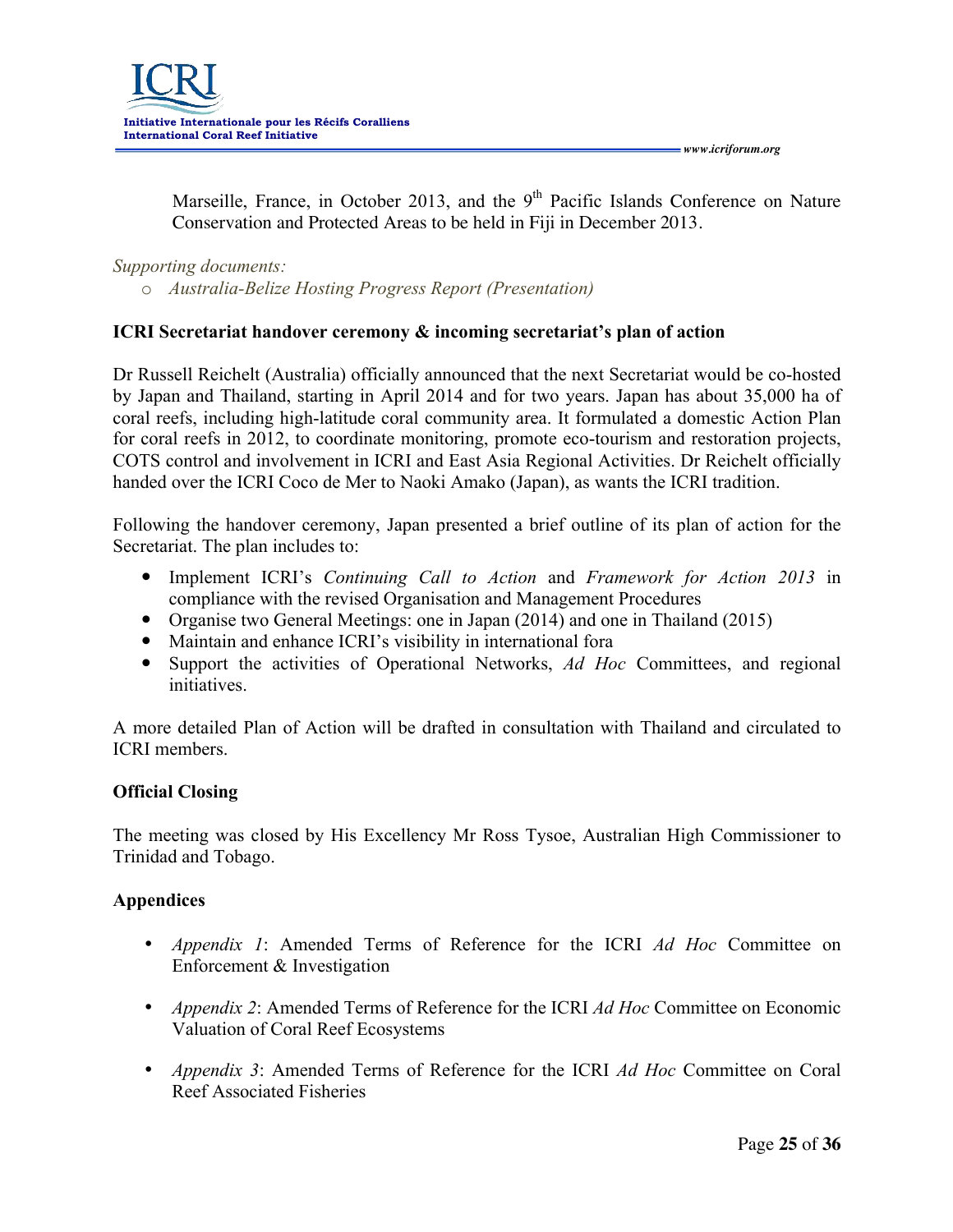- *Appendix 4*: Recommendation on addressing the decline in coral reef health throughout the wider Caribbean: the taking of parrotfish and similar herbivores
- *Appendix 5*: Resolution on using co-management approaches for marine protected areas and other mechanisms for managing coral reefs and associated ecosystems
- *Appendix 6*: Resolution on the Continuing Call to Action and Framework for Action 2013*Appendix 7*: Resolution on the revised Organisation and Management Procedures 2013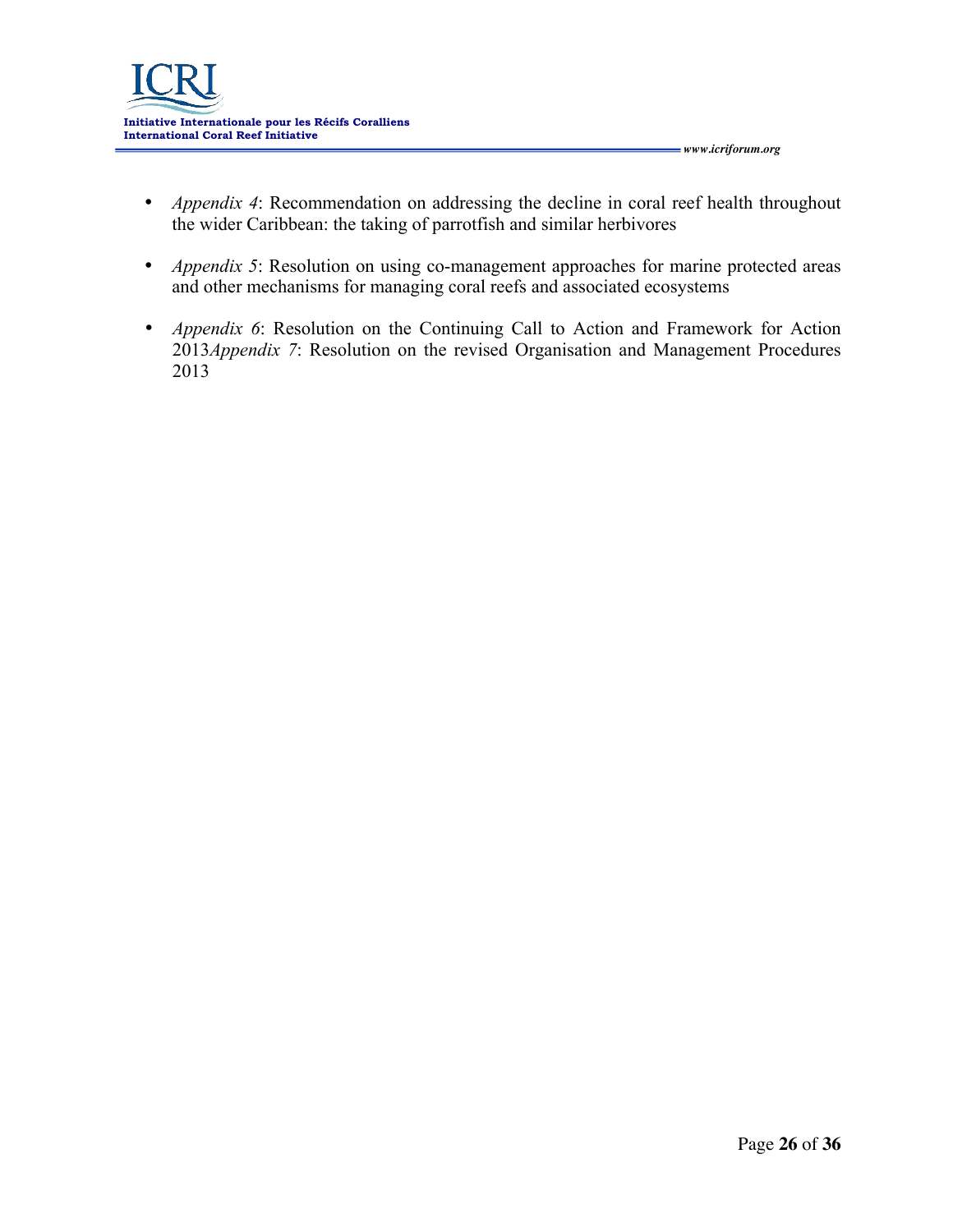

# **APPENDIX 1**

# **Amended Terms of Reference for the ICRI** *Ad Hoc* **Committee on Enforcement & Investigation**

*Adopted on 14 October 2013, at the 28th ICRI General Meeting (Belize City)*

The ICRI General Meeting agrees to extend the work of the ICRI *Ad Hoc* Committee for the next two General Meetings, under the chairmanship of the ICRI Secretariat with technical support by David Gulko. Participation is encouraged by members, and particularly government members and experts who could support the Committee in meeting its objectives.

#### **Objectives**

- i. Provide mechanisms and training support for small scale Marine Protected Areas on enforcement and compliance; and
- ii. Explore and compare large-scale vessel grounding investigation approaches, including evidence collection and documentation on coral reef damage which can be used for both restoration and compensation.

The *Ad Hoc* Committee will implement the following **activities**:

- *Activity 1:* Develop an MPA Enforcement and Compliance Strategy (ECS) to be used as a framework for local and regional strategies.
- *Activity 2:* Develop training programs on enforcement and investigation, based on the CRCSI model, specifically tailored for small-scale MPAs.
- *Activity 3:* Develop a Large-Scale Vessel Grounding Investigative Protocol Strategy (VGIPS) as a collaborative approach towards the investigation and documentation of natural resources impacts associated with large-scale vessel grounding.
- *Activity 4:* Organise a committee meeting and expert workshop, subject to funding, to confirm, revise and refine the ECS and VGIPS
- *Activity 5:* Establish an information platform to enable the sharing of strategies and mechanisms, with a view to improve both enforcement and compliance efforts within smallscale MPAs and natural resource trustee actions associated with large-scale vessel groundings.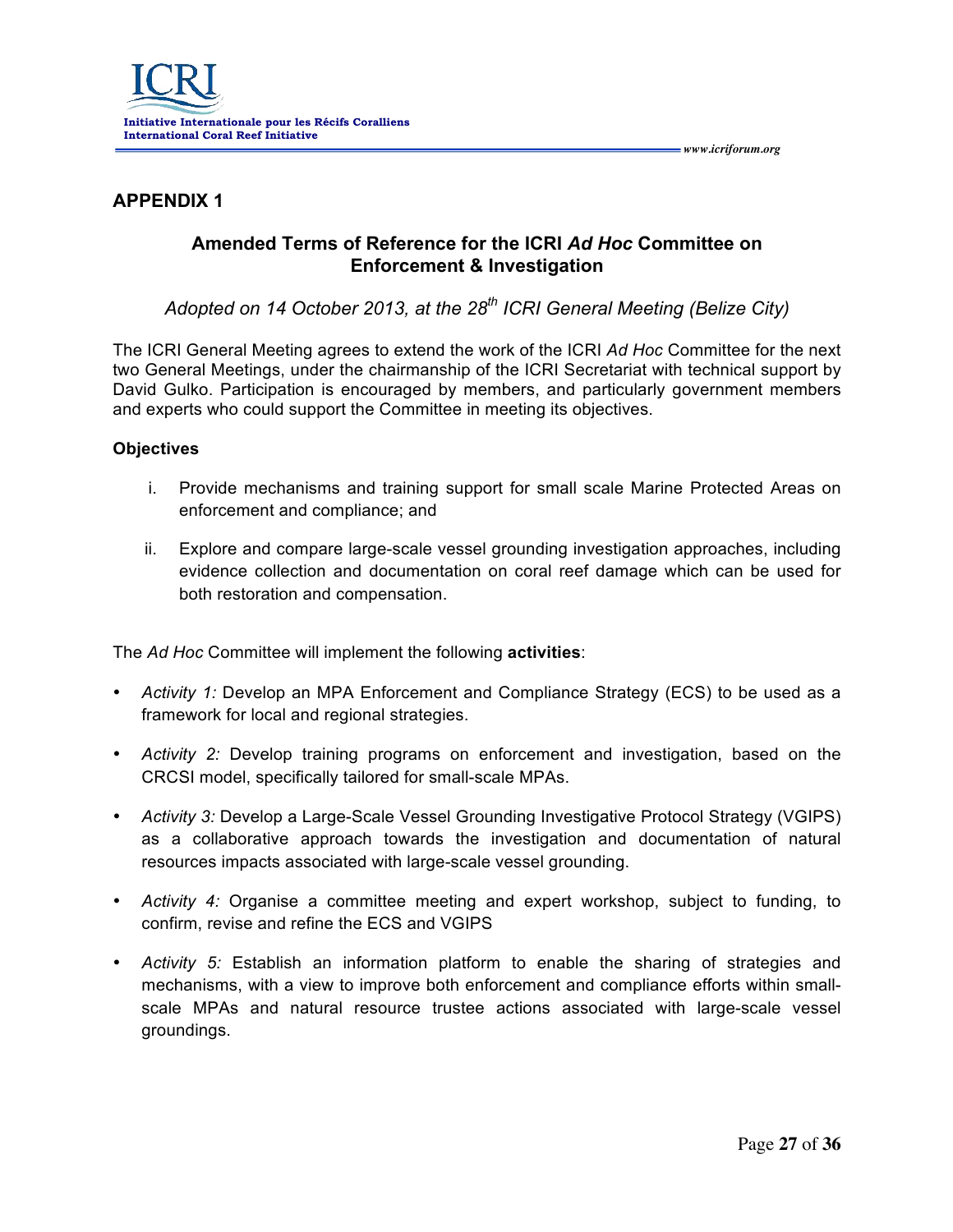# **APPENDIX 2**

# **Amended Terms of Reference for the ICRI** *Ad Hoc* **Committee on Economic Valuation of Coral Reefs Ecosystems**

# *Adopted on 14 October 2013, at the 28th ICRI General Meeting (Belize City)*

ICRI Members agree to extend the work of the ICRI *Ad Hoc* Committee on Economic valuation of coral reef ecosystems until ICRI's 30<sup>th</sup> General Meeting, under the chairmanship of the ICRI Secretariat with the technical assistance of CRIOBE-France. Wide participation by members, and particularly government members, is encouraged.

The Committee was established in January 2008 at ICRI's 21<sup>st</sup> General Meeting and was originally co-chaired by Mexico, the United States, the World Resources Institute (WRI) and the ICRI Secretariat. Through its members, it carried a number of activities including an inventory of studies, articles and publication on coral reef valuation (WRI), and an online valuation library led by the Marine Ecosystems Services Partnership (MESP).

The Committee will build on these achievements, and integrate other relevant achievements<sup>1</sup> by members to work towards a renewed set of objectives.

These objectives are:

- (i) to increase public investment in coral reef management through better awareness of the societal benefits produced by coral reefs and their positive economic return as a public investment
- (ii) to encourage countries to integrate coral reef sustainable funding mechanisms (such as, but not limited to, offsets, biodiversity banking, credit stacking, conservation concessions etc.) in their national laws
- (iii) to provide advice to countries wishing to set up a framework to encourage private funding for coastal management.

The *Ad Hoc* Committee will implement the following activities:

<sup>&</sup>lt;sup>1</sup> These include outputs by the World Resources Institute on economic valuation of coral reefs and associated coastal ecosystems in the Caribbean; initiatives by the US National Oceanographic and Atmospheric Administration (NOAA) and TEEB/UNEP (The Economics of Ecosystem and Biodiversity) ; the World Bank's CCRES initiative (Capturing Coral Reef Related Ecosystem Services); Forest Trends' Marine Ecosystem Services (MARES) Program; SPC's RESCCUE program (Restoration of Ecosystem Services against Climate Change Unfavourable Effects) and work by the French Coral Reef Initiative (IFRECOR)'s working groups on compensation, economic valuation and marine conservation financing.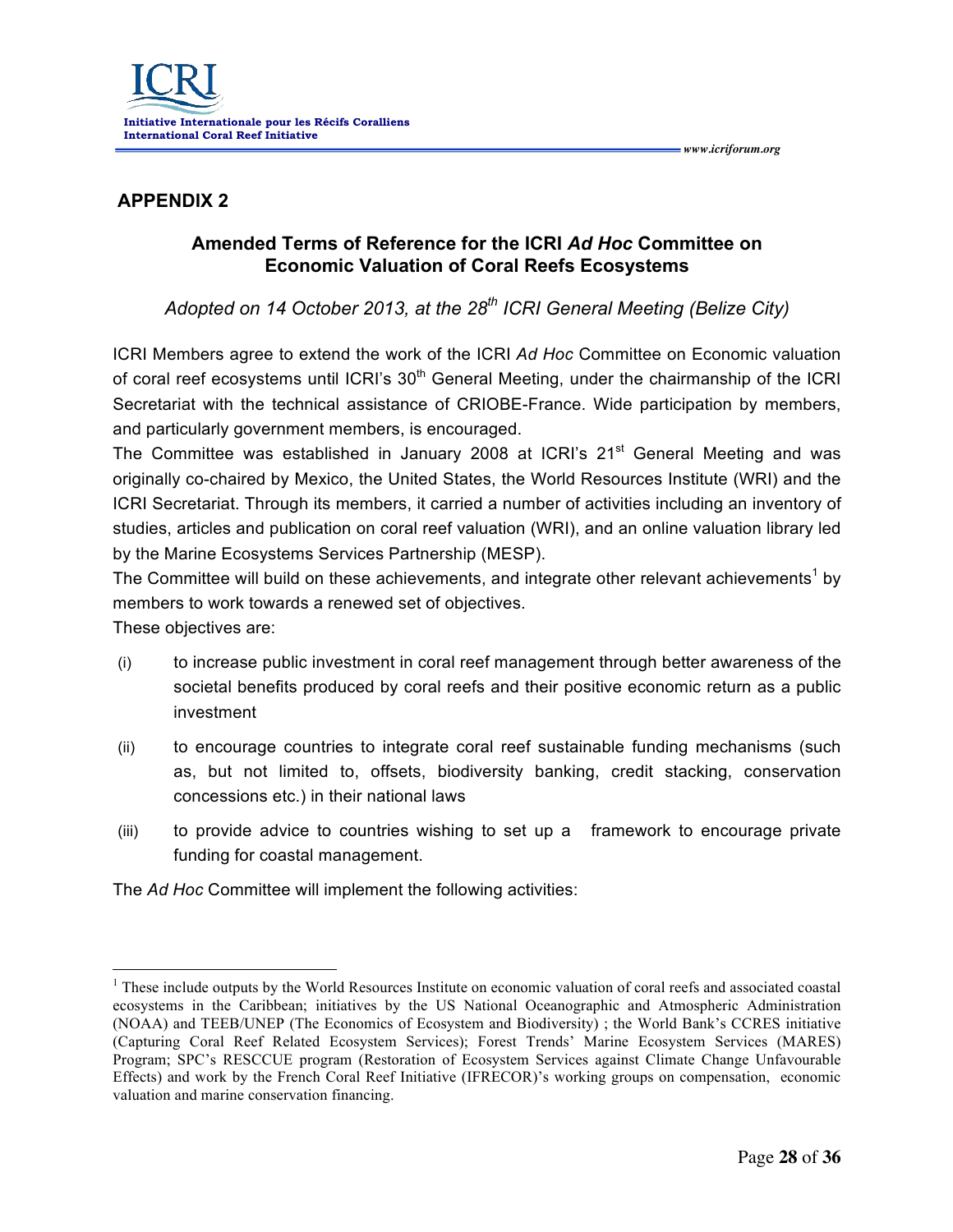- *Activity 1*: Continue to work with the ICRI Secretariat to facilitate the dissemination of relevant information on coral reef economic valuation through ICRI channels and within the international arena;
- *Activity 2*: Act as a coordinating platform to take stock of, and report on, relevant international and regional initiatives such as the ones mentioned in the footnote;
- *Activity 3*: Draft guidelines of best practice for coral reef compensation mechanisms of anthropogenic damages to coral, based on case studies and including principles, practical tools (e.g. habitat equivalency calculations, compensation ratios) and guidance on how to draft compensation provisions, obtain guarantees and monitor compensations.
- Activity 4: Produce two short policy briefs<sup>2</sup>, summing up:
	- o The socio-economic benefits of coral reef ecosystem services, with examples taken from the three main reef regions highlighting the potential returns on public investment that coral reefs can provide.
	- $\circ$  Emerging financing mechanisms (e.g. offset of damages, PES, access rights) and their potential to contribute to long-term conservation financing

<sup>&</sup>lt;sup>2</sup> The purpose of a policy brief in this context is to convince the target audience of the urgency of the current problem and the need to adopt the preferred alternative or course of action outlined and therefore, serve as an impetus for action.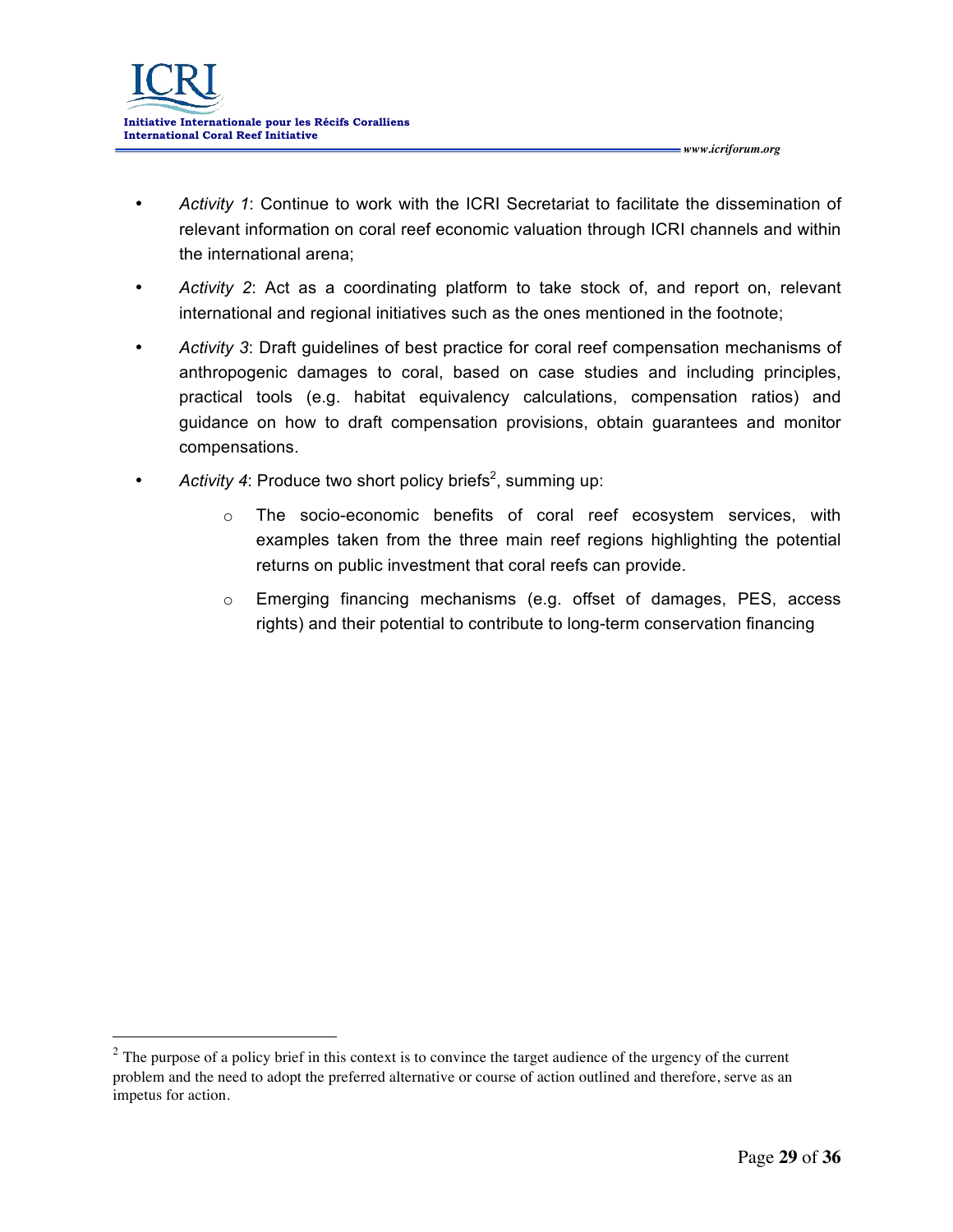

# **APPENDIX 3**

# **Amended Terms of Reference for the ICRI** *Ad Hoc* **Committee on Coral Reef Associated Fisheries**

*Adopted on 14 October 2013, at the 28th ICRI General Meeting (Belize City)*

The ICRI General Meeting agrees to extend the work of the ICRI *Ad Hoc* Committee on Coral Reef Associated Fisheries to facilitate a coordinated approach to addressing the need to gather more information, and facilitate appropriate management of fish aggregations in coral reef ecosystems.

The *Ad Hoc* Committee will be chaired by Science and Conservation of Fish Aggregations (SCRFA). Participation is encouraged by other countries, territories and organizations.

The *Ad Hoc* Committee will implement the following activities:

- i. Continue to work with ICRI Secretariat to disseminate information on key science and management issues for fish aggregations, and the need to ensure fish aggregations are considered in coral reef management planning.
	- ii. Engage members to contribute information to the SCRFA global fish aggregation database. This includes filling data gaps on fisheries management status, fish aggregation status, and traditional knowledge.
	- iii. Identify Pacific Ocean countries for whom training and research on fish aggregations is a priority for management
	- iv. Disseminate a questionnaire to the identified Pacific countries on aggregations.
	- v. Develop a brochure and training materials for the Pacific countries.
	- vi. Promote research on fish aggregation areas to improve knowledge on their role in the sustainability of fisheries.
	- vii. Develop an ICRI status report on the status of fish aggregations globally and or regionally.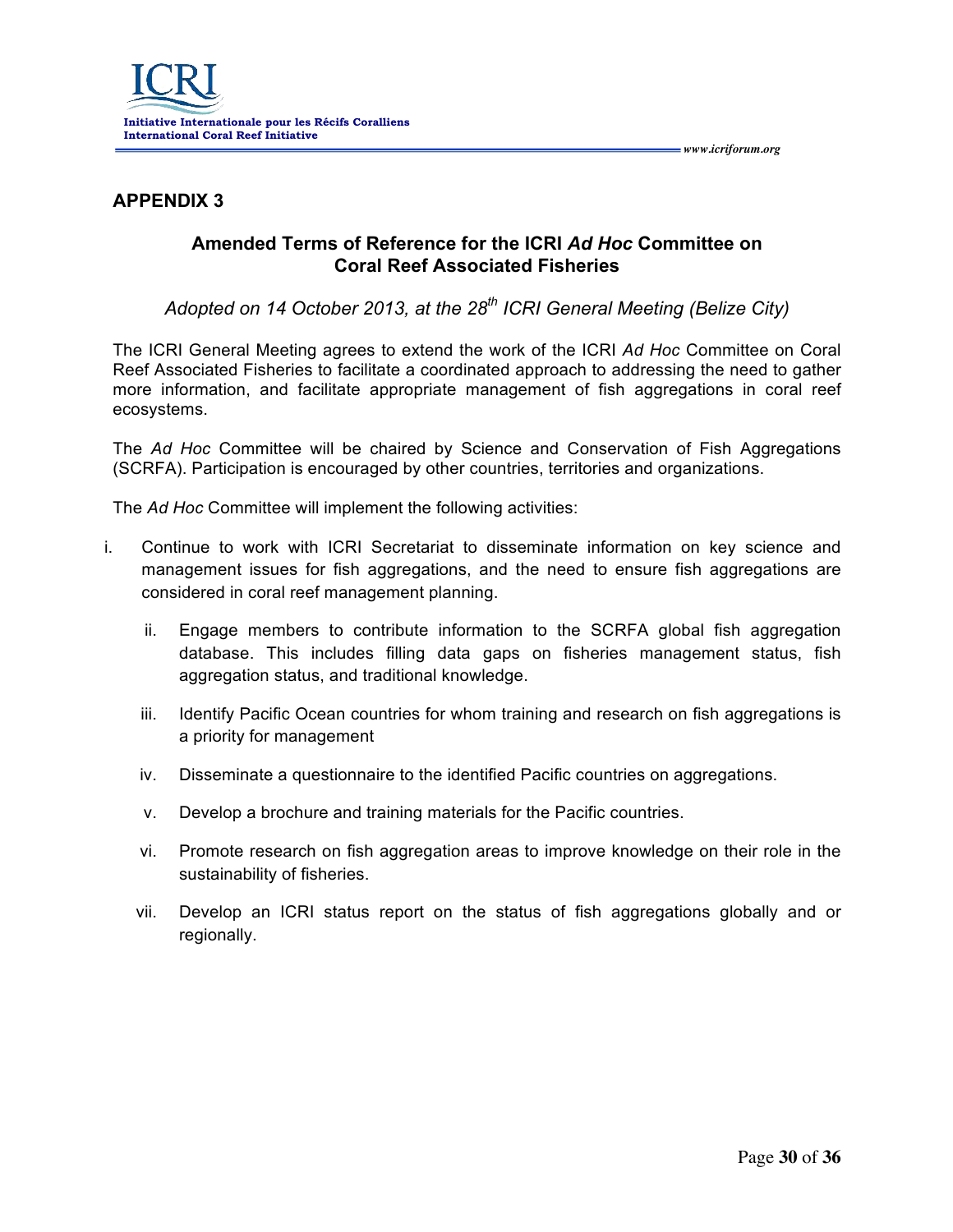

## **APPENDIX 4**

## **RECOMMENDATION on addressing the decline in coral reef health throughout the wider Caribbean: the taking of parrotfish and similar herbivores**

*Adopted on 17 October 2013, at the 28th ICRI General Meeting (Belize City)*

#### **Background**

The latest report of the Global Coral Reef Monitoring Network (GCRMN), entitled: *Status and Trends of Caribbean Coral Reefs: 1970-2012* is the first report to document quantitative trends of coral reef health based on data collected over the past 43 years throughout the wider Caribbean region.

The results of the study clearly show:

- Coral reef health requires an ecological balance of corals and algae in which herbivory is a key element;
- Populations of parrotfish are a critical component of that herbivory, particularly since the decline of *Diadema* sea urchins in the early 1980s;
- The main causes of mortality of parrotfish are the use of fishing techniques such as spearfishing and, particularly, the use of fish traps.

The Report further identifies that overfishing of herbivores, particularly parrotfish, has been the major drivers of reef decline in the Caribbean to date, concluding that management action to address overfishing at the national and local levels can have a direct positive impact on reef health now and for the future. In some areas of the wider Caribbean (for example Bermuda and the Exuma Cays Land and Sea Park in the Bahamas, and more lately in Belize and Bonaire), active management including bans on fish traps, has led to increases in parrotfish numbers and consequent improvement in reef health and resilience to perturbations including hurricanes. This is in contrast to other areas within the Caribbean, where heavily fished reefs lacked the resilience to recover from storm damage.

Positive impacts on reef health demonstrably have spill over effects on local economies, including the potential for alternative livelihoods to fishing, thanks to increased tourism revenues, replenishment of fish stocks and restoration of ecosystem services such as shoreline protection.

It is recognised that in the Caribbean there are varying levels of community reliance on fishing in general and the taking of parrotfish in particular. However, in light of the evidence now available, and in accordance with ICRI's Framework for Action cornerstone of 'integrated management' (which includes fisheries management), the International Coral Reef Initiative would like to highlight the benefits of strong management to protect reefs from overfishing, and urges immediate action to effectively protect parrotfish and similar herbivores.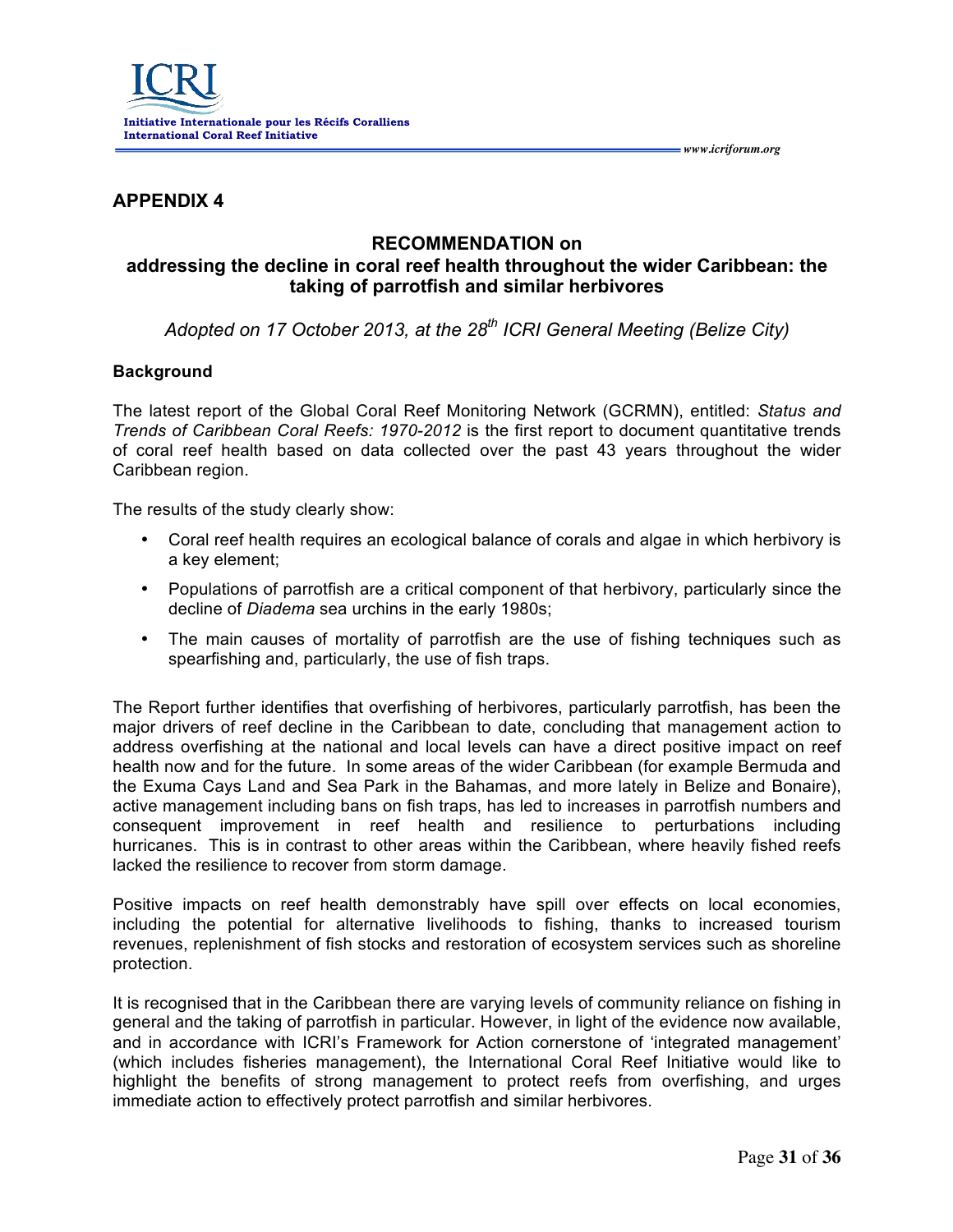

**Accordingly, the International Coral Reef Initiative urges Nations and multi-lateral groupings of the wider Caribbean to:** 

- 1. *Adopt* conservation and fisheries management strategies that lead to the restoration of parrotfish populations and so restore the balance between algae and coral that characterises healthy coral reefs;
- 2. *Maximise* the effect of those management strategies by incorporating necessary resources for outreach, compliance, enforcement and the examination of alternative livelihoods for those that may be affected by restrictions on the take of parrotfish;
- 3. *Consider* listing the parrotfish in the Annexes of the SPAW Protocol (Annex II or III) in addition to highlighting the issue of reef herbivory in relevant Caribbean fisheries fora;
- 4. *Engage* with indigenous and local communities and other stakeholders to communicate the benefits of such strategies for coral reef ecosystems, the replenishment of fisheries stocks and communities' economy.

Annex: *Executive Summary – Status and Trends of Caribbean Coral Reefs; 1970-2012, GCRMN Report*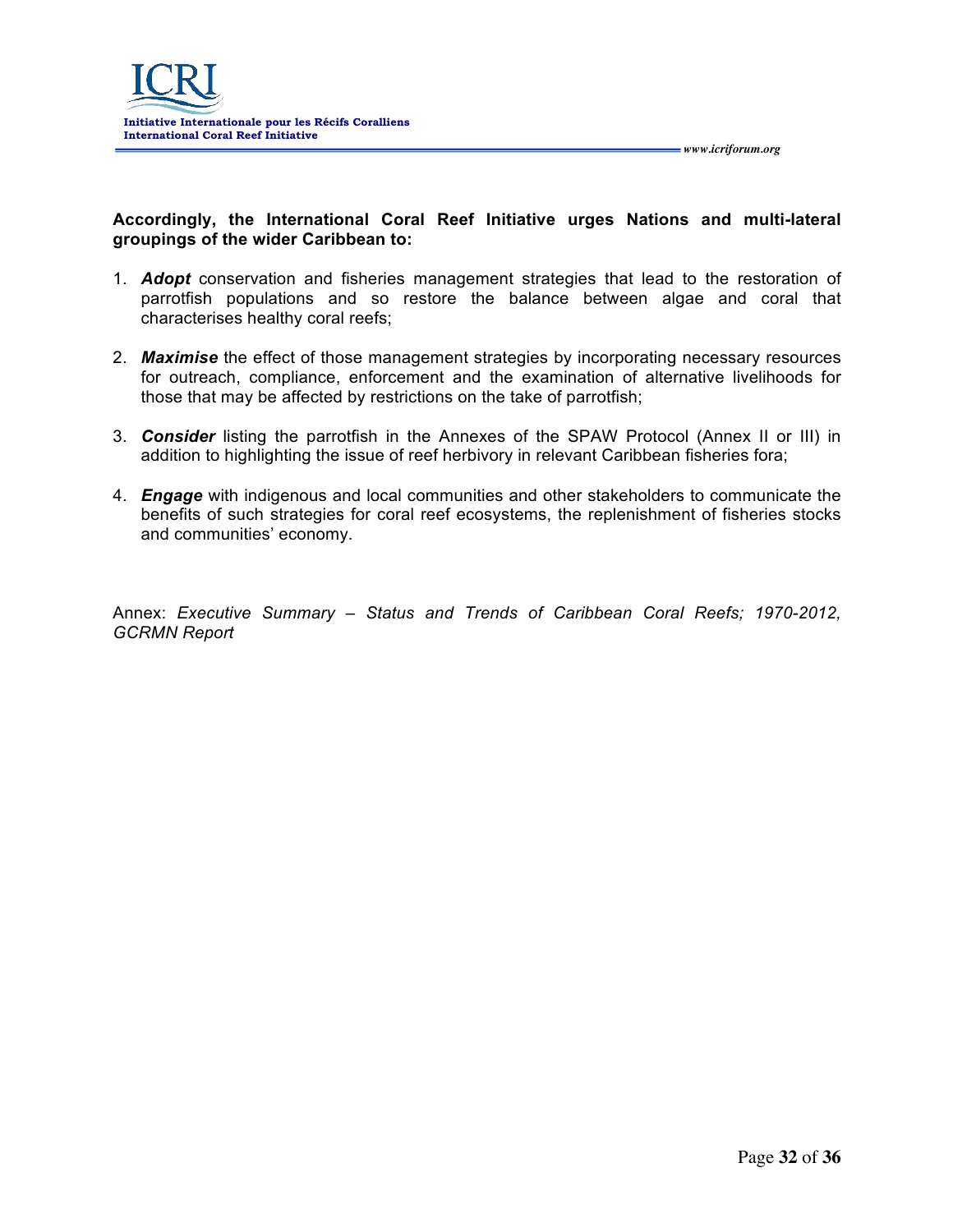

## **APPENDIX 5**

## **RESOLUTION on**

## **using co-management approaches for marine protected areas and other mechanisms for managing coral reefs and associated ecosystems**

*Adopted on 17 October 2013, at the 28th ICRI General Meeting (Belize City)*

Cooperative management, or co-management, is a specific type of governance approach that entails sharing of management functions between government and a group, or groups, of stakeholders.

It can be an effective governance approach in countries where outcomes for coral reefs and associated ecosystems rely on strong partnerships for success.

Discussions held on the topic of co-management by ICRI members during the 28th ICRI General Meeting held in Belize City, Belize in October 2013 revealed that:

- Co-management can be achieved successfully through different arrangements, including (1) the complete delegation of management powers to a single entity such as a Non-Government Organisation (delegated co-management); or (2) the establishment of a decision-making committee which would include representatives from each stakeholder group with government acting a secretariat (collaborative co-management); or (3) the inclusion of stakeholder perspectives in decision-making processes through advisory bodies (consultative co-management).
- Whatever form co-management takes, it is important that co-management arrangements are clearly described in legal instruments to ensure that the identification of roles, responsibilities and powers is clearly understood and agreed by all parties and can be evaluated/audited against.
- For co-management arrangements to be effective, government departments involved should ensure they collaborate closely to avoid contradictions and/or conflicts in comanagement arrangements and to streamline relevant regulations and processes. This applies to different levels of governments (i.e. local, regional, federal etc.) and to departments within the same level of governance (e.g. fisheries vs. forestry vs. environment).
- Support of co-management systems, and associated management plans among community members is essential to ensure effective levels of voluntary compliance and to reduce enforcement costs.
- Effective co-management arrangements should be based on existing social networks and stakeholder dynamics, and provide enough flexibility to cater for their evolution over time.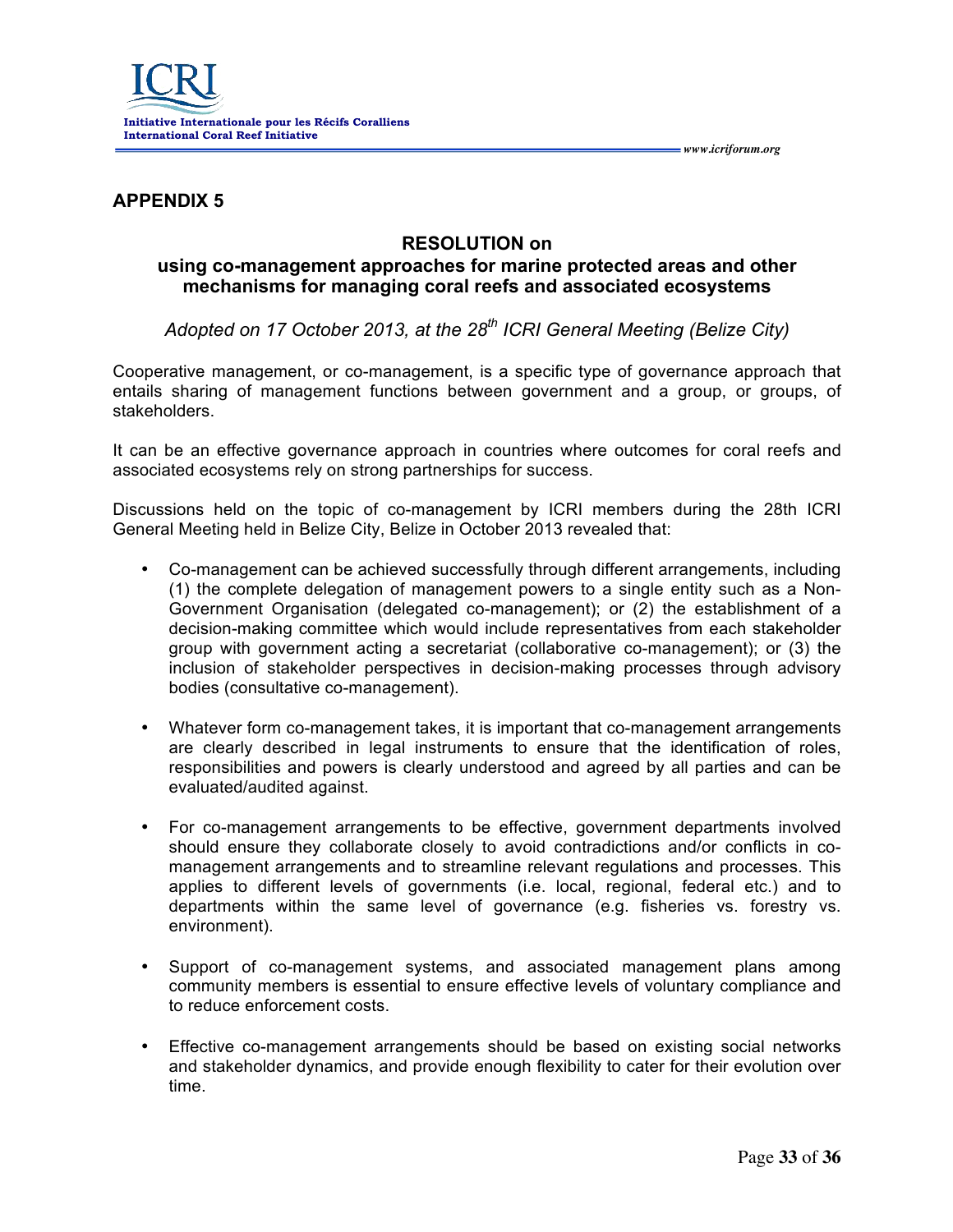

• Co-management arrangements should be supported by targeted capacity building programs (e.g. compliance, monitoring) for co-managers.

#### **For both delegated and collaborative co-management**:

• Sound funding arrangements (e.g. trust funds or tailored banking systems) should be established to ensure efficient and financially sustainable co-management.

#### **For delegated co-management**:

- The duration of co-management agreements should be long enough to ensure longterm, outcome-focussed management actions and provide a sense of security to comanagers involved.
- The selection of parties involved in co-management by government(s) should be based on sound criteria, including financial sustainability, management expertise, geographic location and credibility.

These findings underpin ICRI's cornerstone principle of 'capacity building', which the ICRI Framework for Action 2013, notes as encouraging: "*reef stewardship through partnerships between governments, communities and the private sector, and encourage community-based management approaches*".

#### **Accordingly, the International Coral Reef Initiative requests its Members to:**

*Consider* the merits of co-management arrangements to manage their marine protected areas or other mechanisms for managing coral reefs and associated ecosystems.

**Ensure** that these arrangements adequately reflect existing local social constructs and have a perceived high level of legitimacy among communities.

*Adopt and implement* systems which permit regular review of these arrangements, in order to allow changes which can reflect an adaptive approach to management.

*Engage* indigenous and local communities and other stakeholders in such reviews.

*Support* increased capacity and awareness of co-managers to improve or increase stewardship and compliance.

**Foster** high levels of trust with co-managers and communities to break down barriers, reduce conflicts and facilitate high compliance rates; which in turn increase management success of coral reefs.

*Communicate* success stories, lessons learnt and best practices in co-management with other reef managers facing similar challenges around the world, including through the ICRIforum and other ICRI media.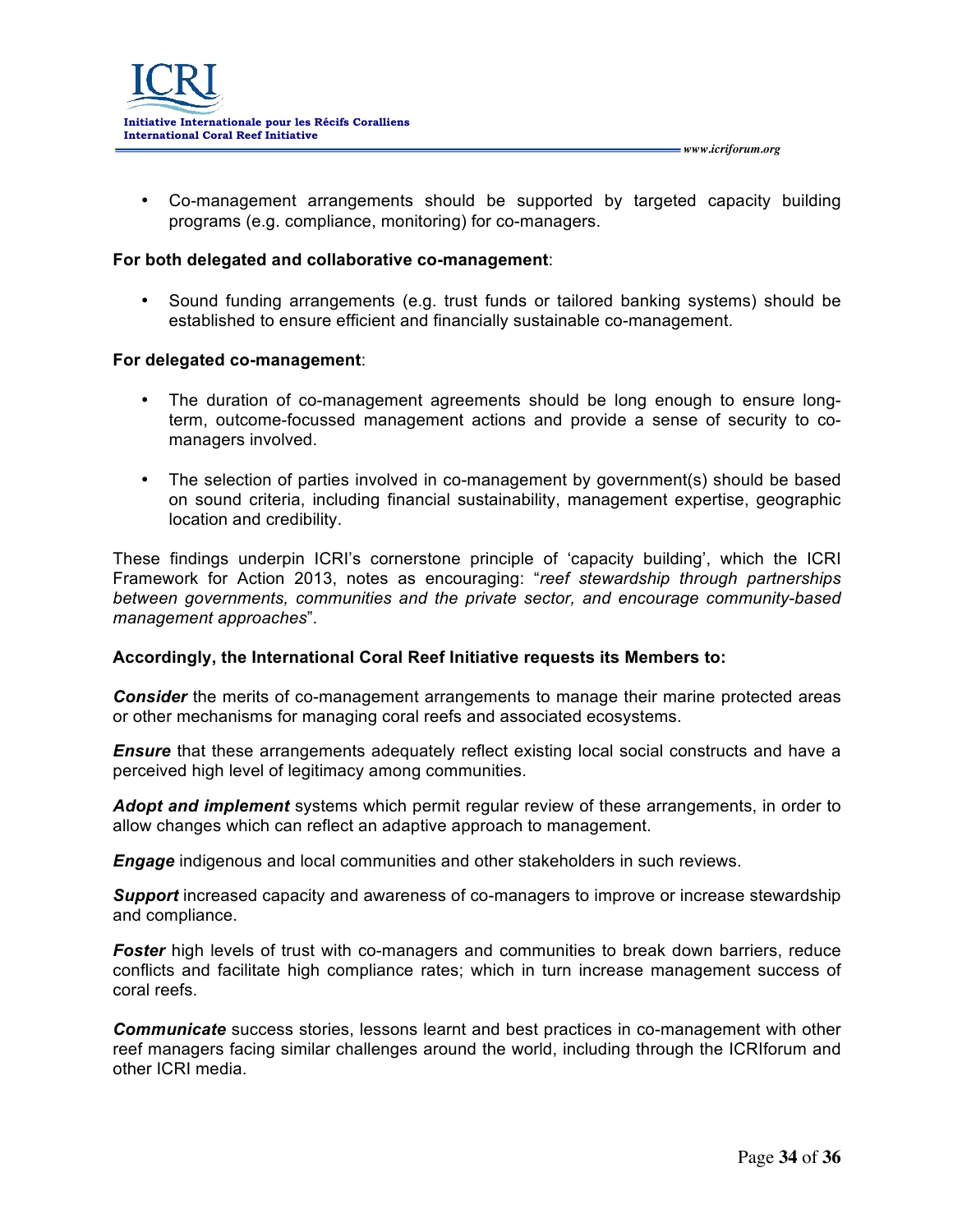

# **APPENDIX 6**

## **RESOLUTION on the 'Continuing Call to Action' and 'Framework for Action 2013'**

*Adopted on 17 October 2013, at the 28th ICRI General Meeting (Belize City)*

*Reiterating* the four pillars of the 1995 ICRI Call to Action:

- 1. integrated coastal management;
- 2. capacity building;
- 3. research and monitoring, and
- 4. review.

*Recalling with gratitude* the enthusiasm, collaboration and vision that was the hallmark of the inaugural meeting of ICRI members in Dumaguete City, Philippines in 1995 that gave rise to the original 'Call to Action' and its companion document the 'Framework for Action';

**Noting** that both documents were reviewed at the 1<sup>st</sup> International Tropical Marine Ecosystems Management Symposium (ITMEMS) held in Townville, Australia in 1998;

*Recognizing* that much has changed and advanced since the ICRI Call to Action was adopted in 1995;

*Further recognising* that, in spite of those changes, the fundamental tenets and purpose of the "Call to Action' and the "Framework for Action" remain relevant to ICRI's work;

*Noting with thanks* the work of the ICRI *Ad Hoc* Committee, initiated by France and Samoa in 2010 that reviewed the text of the 'Call to Action' and the 'Framework for Action';

#### **The Membership of the International Coral Reef Initiative (ICRI):**

*Adopts the 'Continuing Call to Action*' and its associated '*Framework for Action 2013*', both dated October 2013 to guide the work of the ICRI Secretariat and ICRI members in addressing the continuing and emerging challenges facing the sustainable use of coral reefs and related ecosystems.